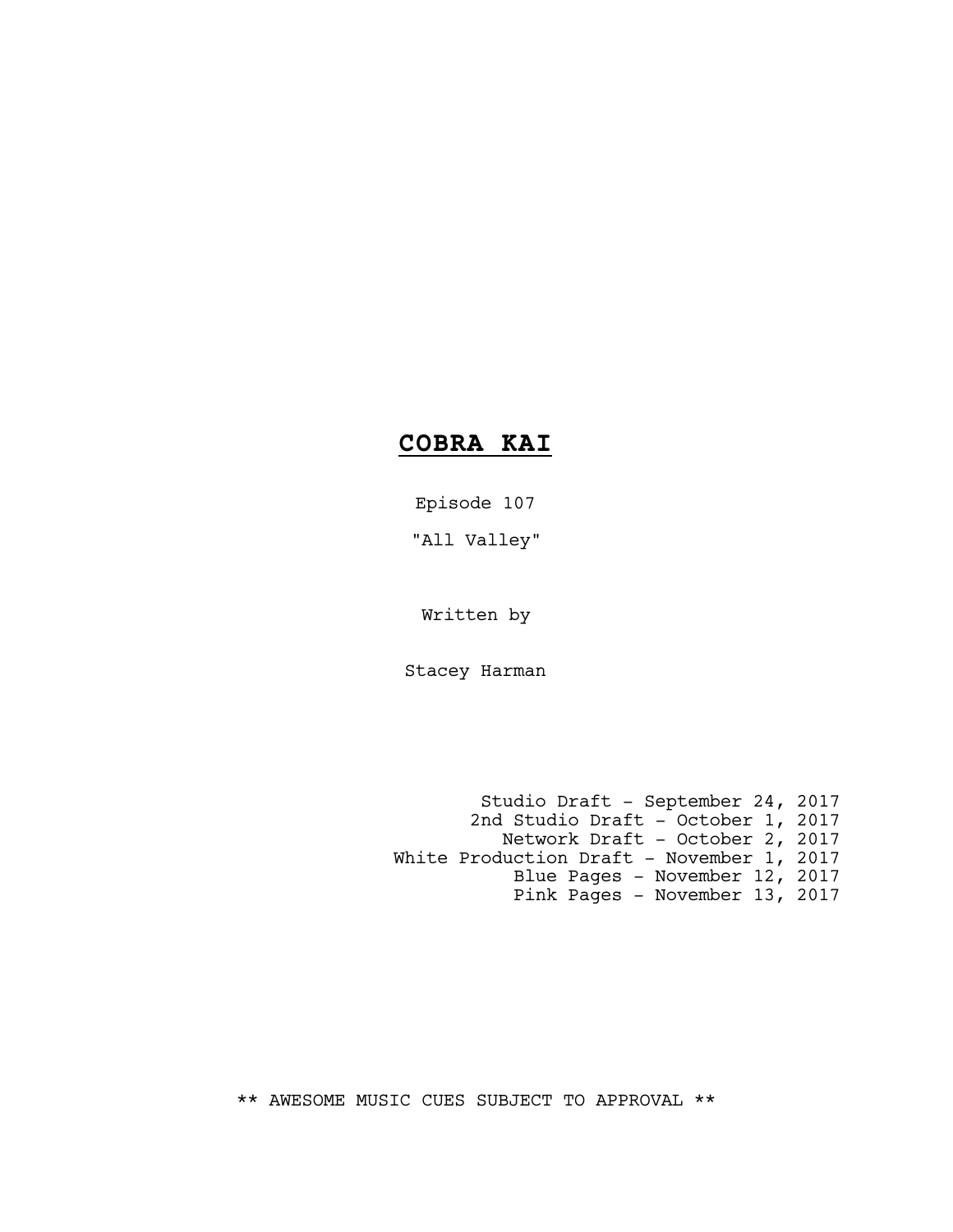An updated version of Bill Conti's inspirational "Daniel Sees The Bird" from *The Karate Kid* plays as we open on a MONTAGE:

#### 1 EXT. LARUSSO LUXURY MOTORS - LOT - MORNING 1

Daniel watches as Robby begins to wax the first in a long line of cars. He uses one arm to wax-on and the other to waxoff, in circular motions. WE know where this is going...

# 2 EXT. LARUSSO LUXURY MOTORS - COURTYARD - MORNING 2

Robby raises the flag up the pole with weak, wobbly arms. Daniel watches him for a beat, then steps in, showing him how to do it right... Daniel reaches high up the rope and yanks it down low in one strong, swift movement, alternating arms. Then it's Robby's turn...

#### 3 INT. LARUSSO LUXURY MOTORS - SHOWROOM - ANOTHER DAY 3

Robby uses one squeegee to wash the windows of the showroom, floor-to-ceiling. Daniel shakes his head, this won't do. He takes the squeegee from Robby and demonstrates the correct way... Using two squeegees, he wipes left with one, and right with the other, keeping his elbows up. He hands Robby the two squeegees and steps out of the way to allow him to finish.

# 4 INT. LARUSSO LUXURY MOTORS - SERVICE SHOP - ANOTHER DAY 4

Robby uses a floor jack to lift up a vehicle. Daniel rolls up his sleeves and jumps in to teach him how to do it properly. He creates a strong fist/palm with Robby's hand and then guides his hand down with conviction.

# 5 INT. LARUSSO LUXURY MOTORS - SHOWROOM - EVENING 5

Robby looks annoyed, as he sweeps the giant showroom floor after hours. Daniel, on his way out, puts a hand on Robby's shoulder. Robby rolls his eyes - what could he possibly be doing wrong now? Daniel demonstrates a strong sweeping motion using his legs to lunge into it. Robby duplicates the motion.

# 6 INT. LARUSSO LUXURY MOTORS - A NEW DAY 6

Robby arrives early to work. Amanda smiles, happy to see him.

AMANDA Oh good, you're early. I need help stapling these contracts.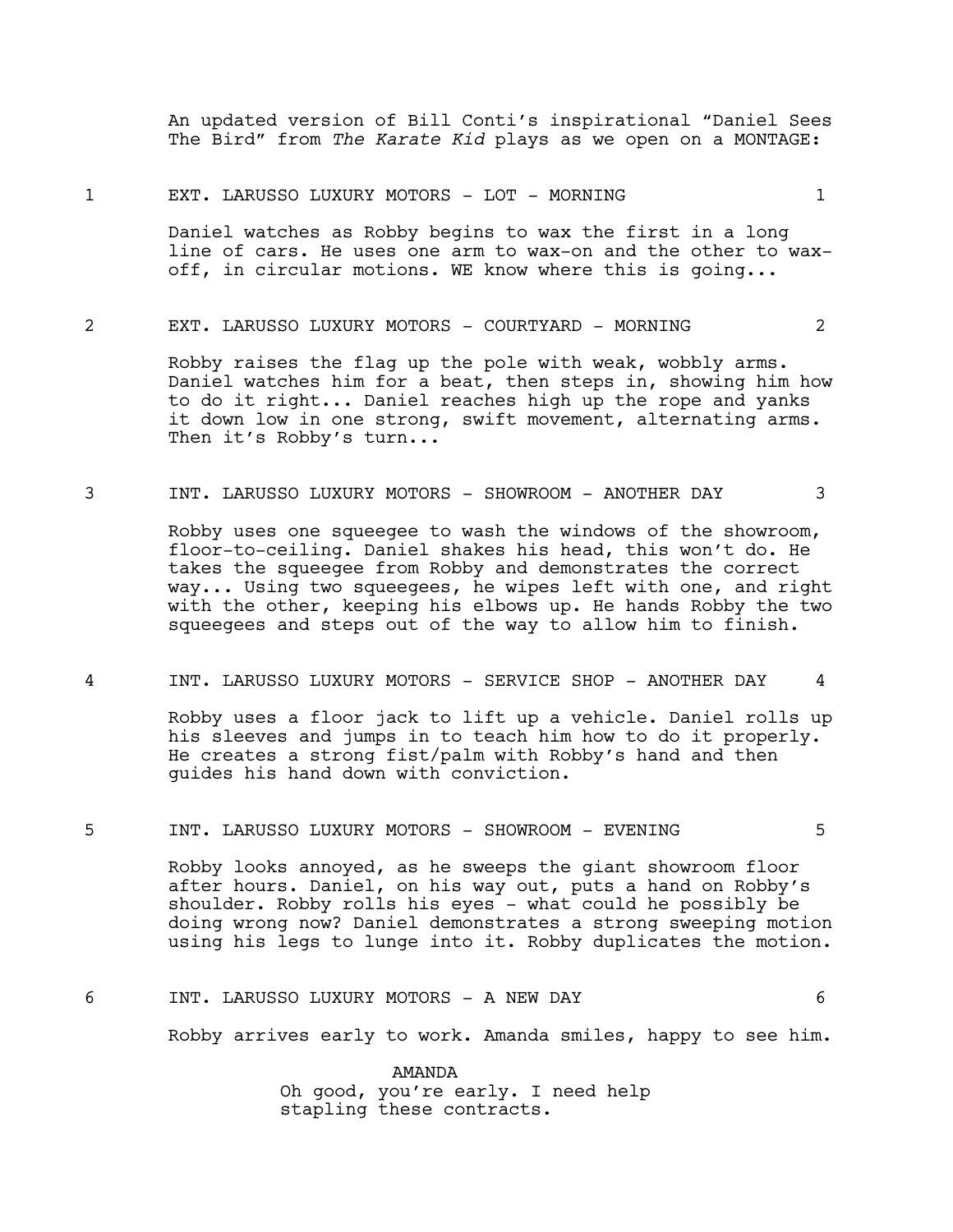# ROBBY

# No problem.

Robby begins stapling the huge stack of papers while Amanda continues working at her desk. Daniel crosses through happily eating a muffin and corrects Robby's stapling technique...

#### DANIEL

Nope. Use your left hand. Press down firmly. One swift motion.

Daniel crosses out, leaving Robby astounded that his stapling was corrected. Robby glances at Amanda, who smiles and shrugs.

7 EXT. LARUSSO LUXURY MOTORS - CAR LOT - DAY 7

Robby finishes waxing the last car in the long line of new cars, still using the famous "wax-on, wax-off" lesson that Mr. Miyagi taught Daniel. His arms ache and he's tired as he approaches Daniel and Amanda at the dealership entrance.

> ROBBY Mr. LaRusso, I'm all done.

DANIEL Really...? Both lots?

REVEAL: a whole new line of cars needing to be waxed and polished. Robby has reached his breaking point.

# ROBBY

This is bullshit! I thought you were gonna teach me karate. I'm just doing all your shitty chores!

He tosses the towel and storms off. Daniel grins to Amanda.

DANIEL God, I love this part.

# 8 EXT. LARUSSO RESIDENCE - BACKYARD - ANOTHER DAY 8

As Amanda waters some plants, she overhears:

DANIEL (O.S.) Show me wash the windows... Show me raise the flag...

She smiles and returns to her plants.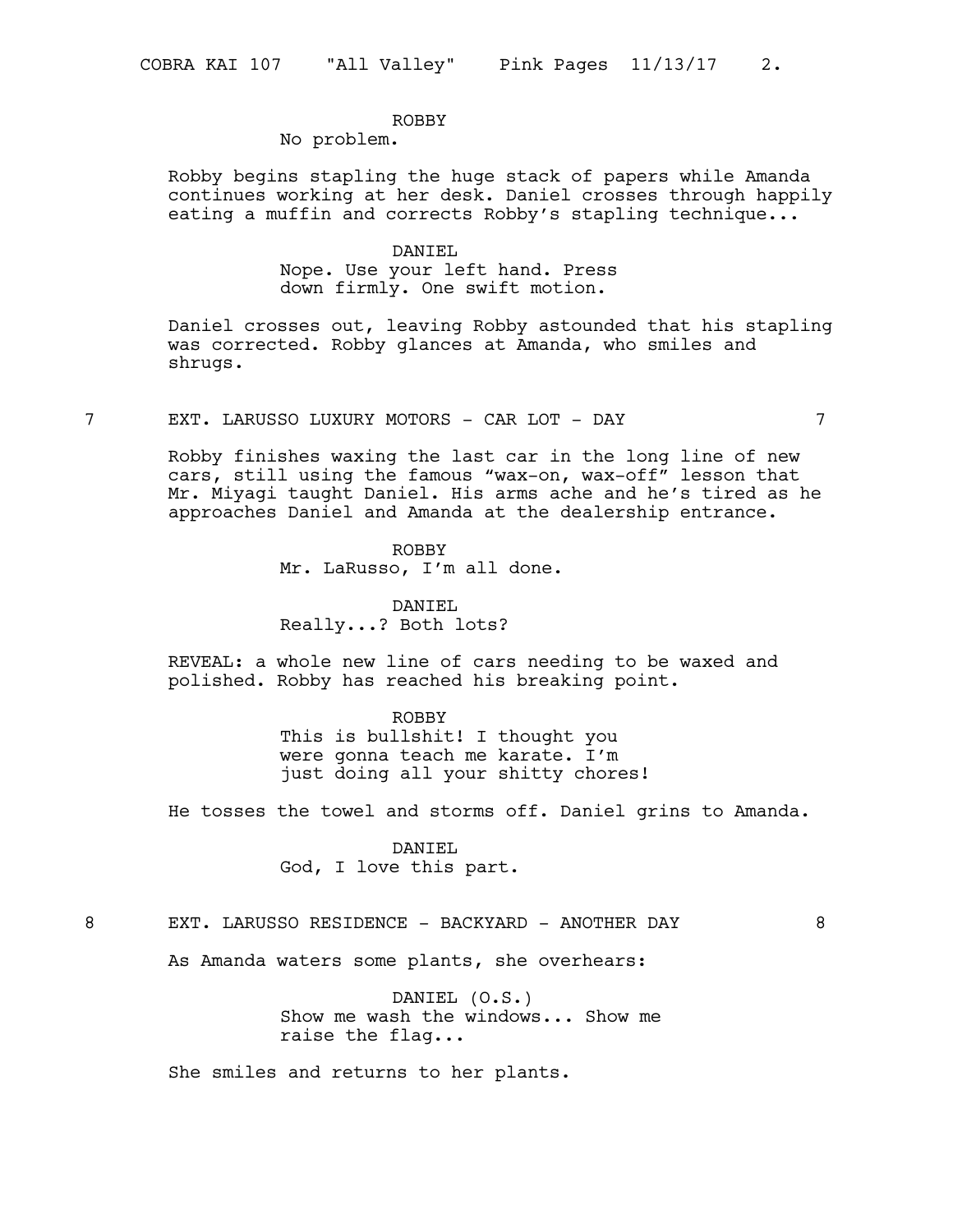9 INT. LARUSSO RESIDENCE - GUESTHOUSE - CONTINUOUS 9

Daniel is putting Robby through the paces of everything he's learned.

#### DANIEL

# Show me wax-on, wax-off!

As Robby experiences the realization that all the moves Daniel taught him are actually karate techniques, he goes through the motions, just as Daniel did with Miyagi. Daniel smiles, proud of Robby and proud of himself. THEN...

Daniel lunges and strikes at Robby. Robby quickly uses muscle memory to block, defend, and spar with Daniel. It's an intense and awesome culmination –- just like it was in '84. Robby can't believe what he just did.

ROBBY

Whoa...

Daniel smiles, knowing the feeling. He takes a step back and bows. Robby bows to Daniel.

SUPER: **COBRA KAI**

10 INT. COBRA KAI DOJO - DAY 10

Johnny, donning his sleeveless black gi and headband, weaves through the room of students, all wearing their white Cobra Kai gis. The class stands in formation, a bit fearful of Johnny, as he seeks out weakness.

> JOHNNY Adjust your stance, Hawk!

Johnny KICKS Hawk's legs to widen them.

JOHNNY (CONT'D) Stabilizing your base gives you balance, creates distance between you and your opponent and allows for full rotation when you strike.

# HAWK

# Yes, Sensei!

Johnny turns to JOE, who flinches for no real reason.

JOHNNY Did you just flinch, Virgin?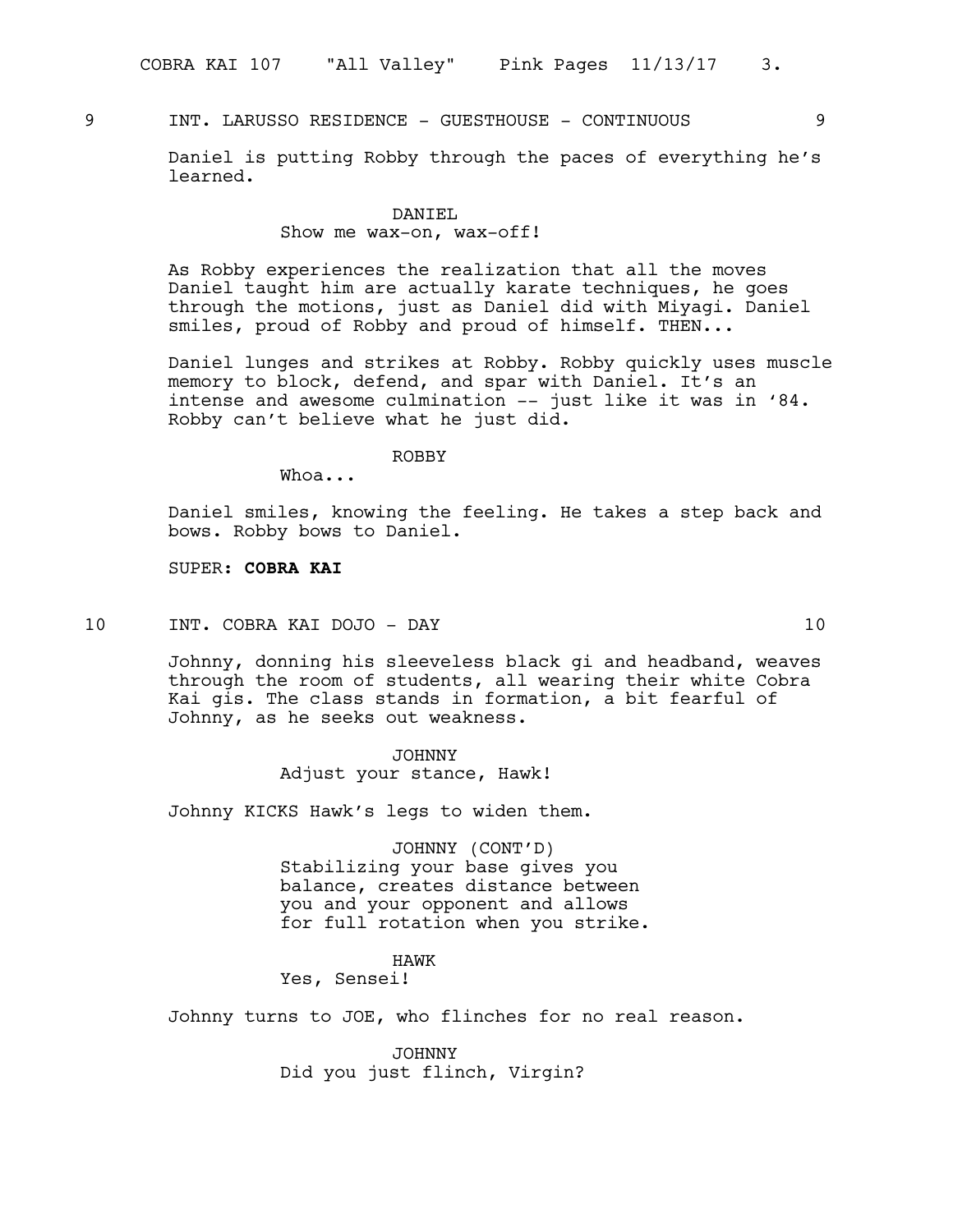Johnny doesn't even wait for his answer. He turns and fake punches BERT. Bert flinches even harder.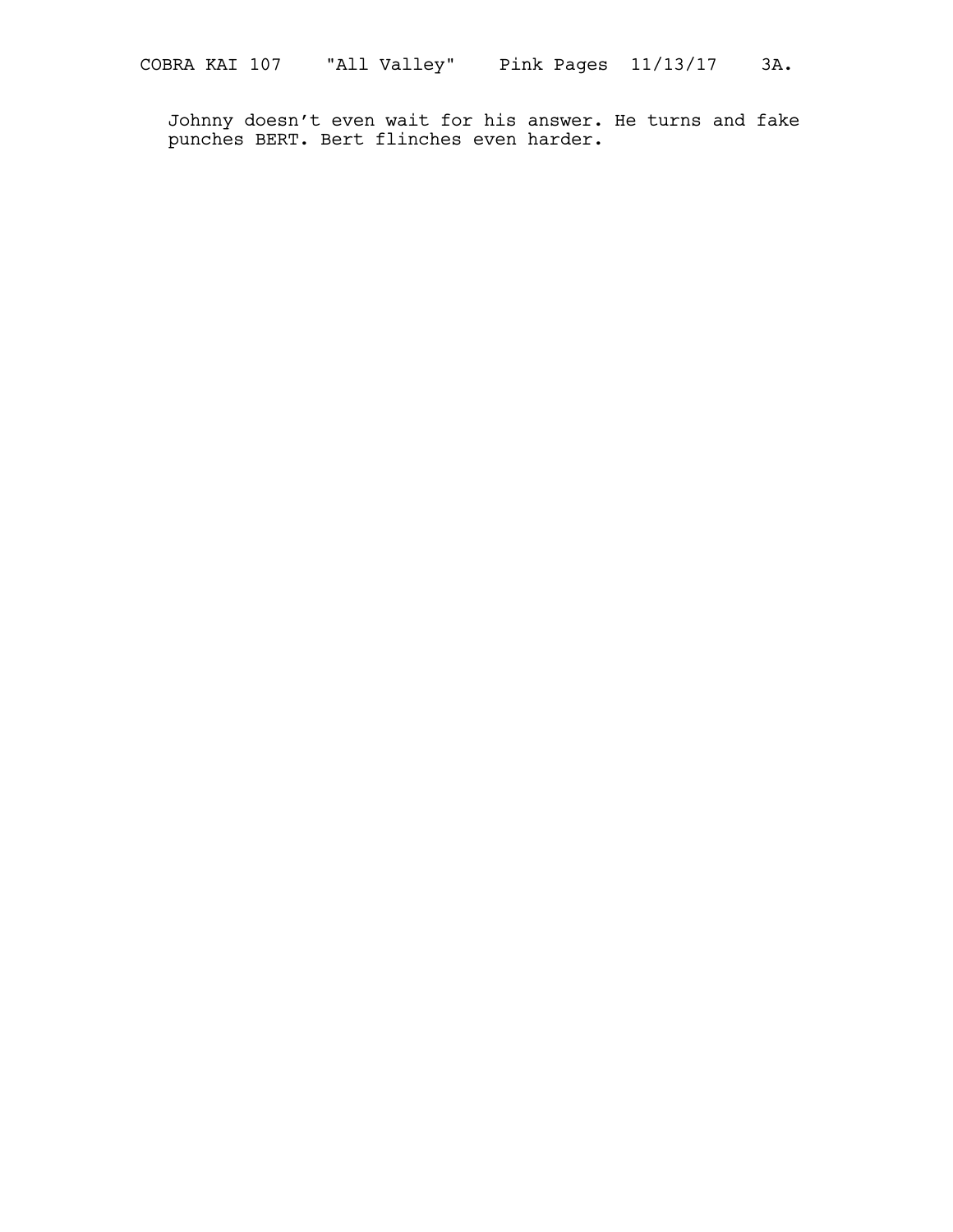JOHNNY (CONT'D) Holy shit! We got a room full of flinchers.

STUDENTS

Yes, sensei!

JOHNNY That wasn't a question. (looks around) Who here has never been punched in the face?

EVERYONE except Miguel and Aisha raise their hands. Johnny can't believe it. He walks to the front of the class.

> JOHNNY (CONT'D) Your entire lives, you've been avoiding fights, because you're all afraid of losing a tooth. Or breaking your nose. Or this concussion nonsense.

The students look at each other, trepidatiously.

JOHNNY (CONT'D) So there's only one solution. Before we leave this dojo today, each and every one of you will take a punch. Very hard. To the face.

The students look extremely fearful.

JOHNNY (CONT'D) Miss Robinson, line them up. You're gonna un-flinch this group.

AISHA

Yes, Sensei.

She steps in front of Joe and cracks her knuckles. Joe looks extremely nervous. As Aisha winds up and launches a punch...

CUT TO:

11 INT. COBRA KAI DOJO - OFFICE - MOMENTS LATER 11

We hear Aisha punching and shouting in the background, as Johnny sits at his desk, drinking a Coors Banquet and paging through an issue of *Black Belt*. He looks enviously at an ad for fancy nunchakus.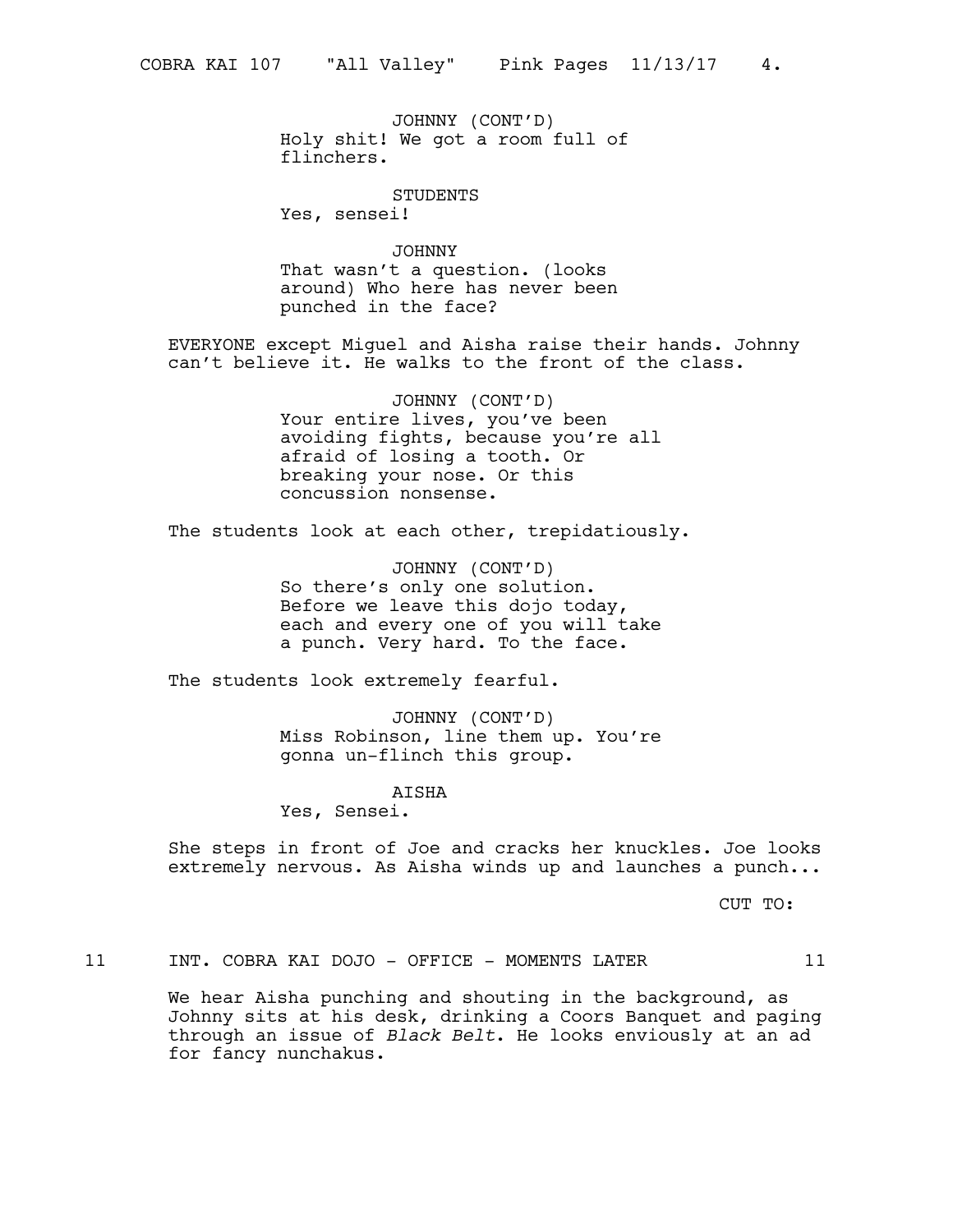JOHNNY Four hundred and fifty bucks for nunchucks? What a rip.

Johnny turns the page to a large ad for this year's All Valley Under-18 Karate Tournament. Johnny raises his eyebrows, his wheels turning.

Miguel enters the room, tentatively.

MIGUEL Sensei, can I ask you something?

JOHNNY First aid kit's under the counter. We got a bleeder?

MIGUEL No-- I mean yeah, we do. There's lots of blood. But this is about something else.

Johnny tosses the magazine on the desk.

JOHNNY What is it?

MIGUEL (awkward) Uh, well, there's this girl at school--

JOHNNY

Is she hot?

MIGUEL She's super smart and...

JOHNNY

Hot?

MIGUEL ... Really sweet and cool...

JOHNNY

Hot?

MIGUEL Yes. And hot. Super hot.

JOHNNY

Nice.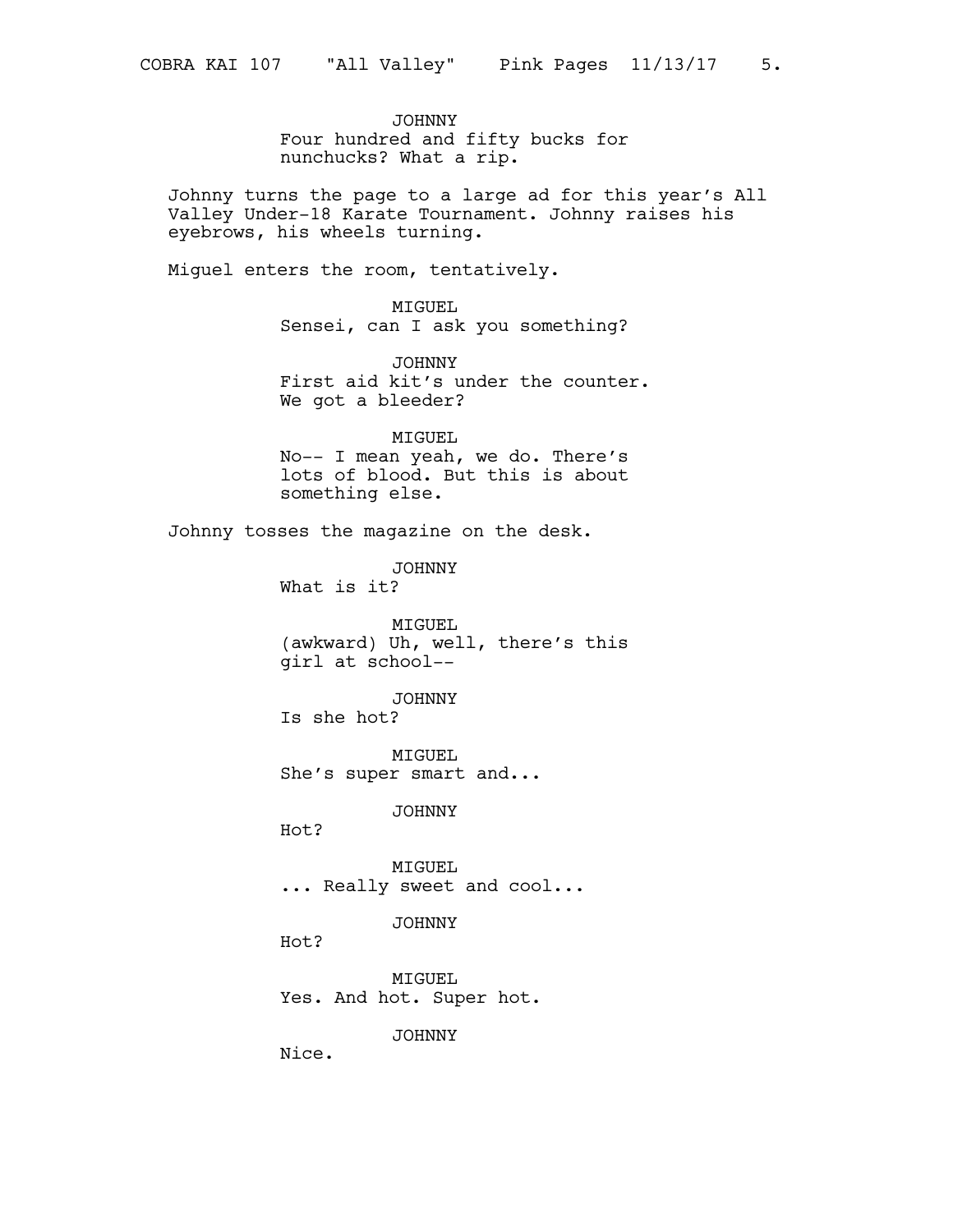# MIGUEL

I think you'd really like her, she's even into karate and I want to ask her out but... (defeatist) I just don't know.

#### JOHNNY

Don't know what? What is there to think about? She's hot! And all those other things.

# MIGUEL

What if she says no?

JOHNNY Never accept defeat, Diaz. There is no NO.

#### MIGUEL

Uh, there's actually been a lot of talk since the turn of the millennium on this subject. I'm pretty sure no means no.

JOHNNY Okay, yes, if you're both naked, then no means no. But if you're asking her out, you don't take no for an answer. You're a Cobra Kai. Everyone wants to date a Cobra Kai.

As Miguel considers this for a beat, he notices the magazine open on the desk to the ALL VALLEY KARATE TOURNEY ad.

> MIGUEL Oh, cool! Are we entering that tournament?

JOHNNY I dunno. Not sure if we're ready.

CRUNCH! Every one of the students GASPS in horror off screen.

```
AISHA (O.S.)
He's okay!
```
HAWK (O.S.) (not okay) I'm okay!

SMASH CUT to a CU of ketchup squirting onto a plate...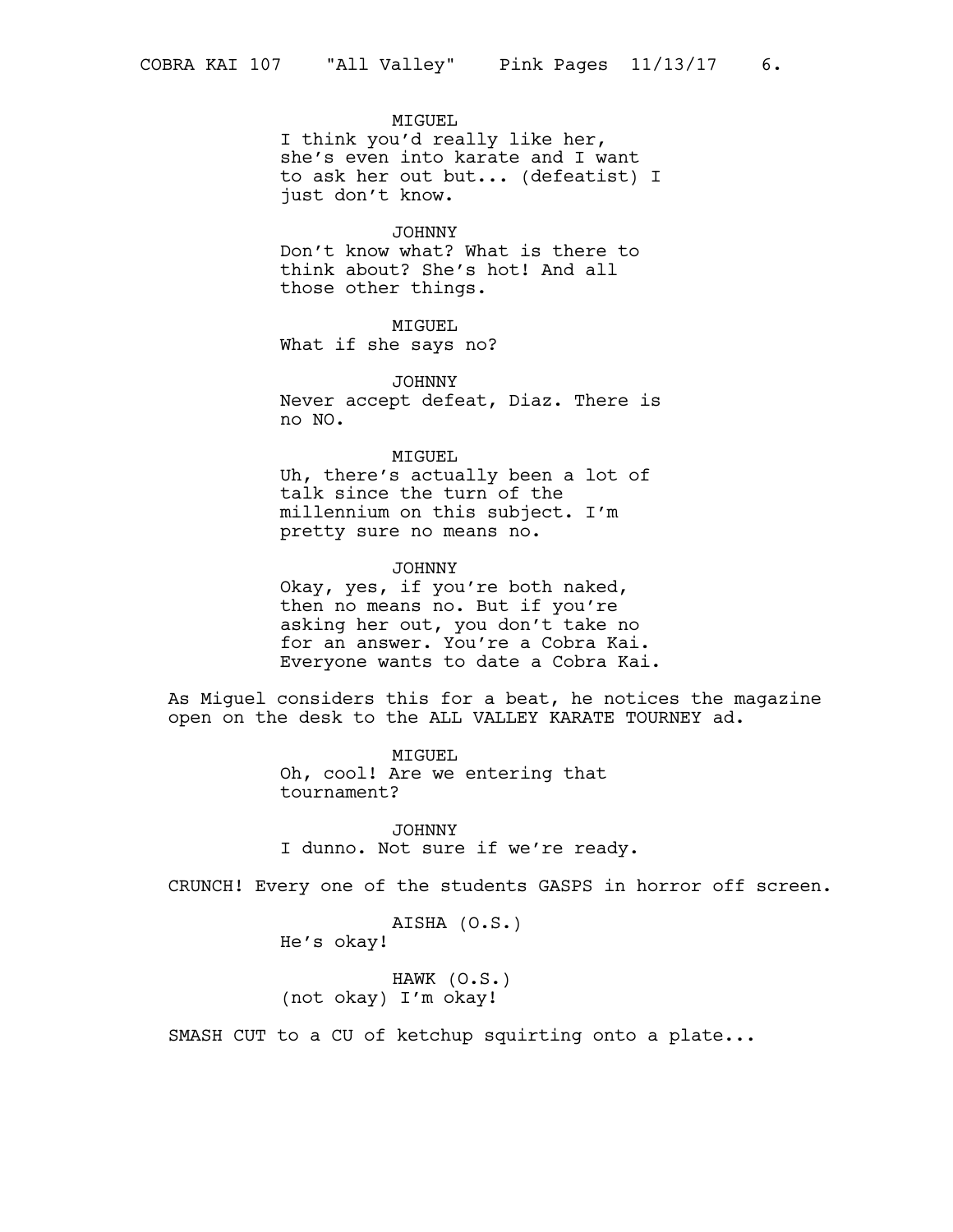# 12 INT. DINER – DAY 12

Robby, now donning his LaRusso Luxury Motors employee shirt, dips some french fries in the ketchup. He's eating a grilled cheese and bacon sandwich with fries and a Coke.

> TREY (O.S.) Yo yo yo, Job Kid. Whazzup?

Robby looks up to see Trey and Cruz (now clean shaven, with no mustache) sliding into the booth.

> CRUZ Sweet shirt, bro.

TREY Yeah. You're really taking this job thing seriously. Thought you were just tryin' to piss off your dad.

ROBBY I am. I'm gonna quit soon.

A CUTE WAITRESS comes over to refill Robby's Coke.

WAITRESS Let me give you a little refill.

CRUZ I'll give you a little refill.

She glares at Cruz.

WAITRESS Yeah, I bet it's little.

Robby smiles, appreciating her comeback. Trey cracks up.

TREY Oh shit! She got you dude! (off Cruz's pissed off look) All right, enough about Cruz's tiny dick. We got an idea we wanna run by you.

ROBBY I'm on a lunch break... I can't do anything today.

CRUZ Not today. Tonight. A big score.

Robby doesn't want to be involved but he won't dare say that.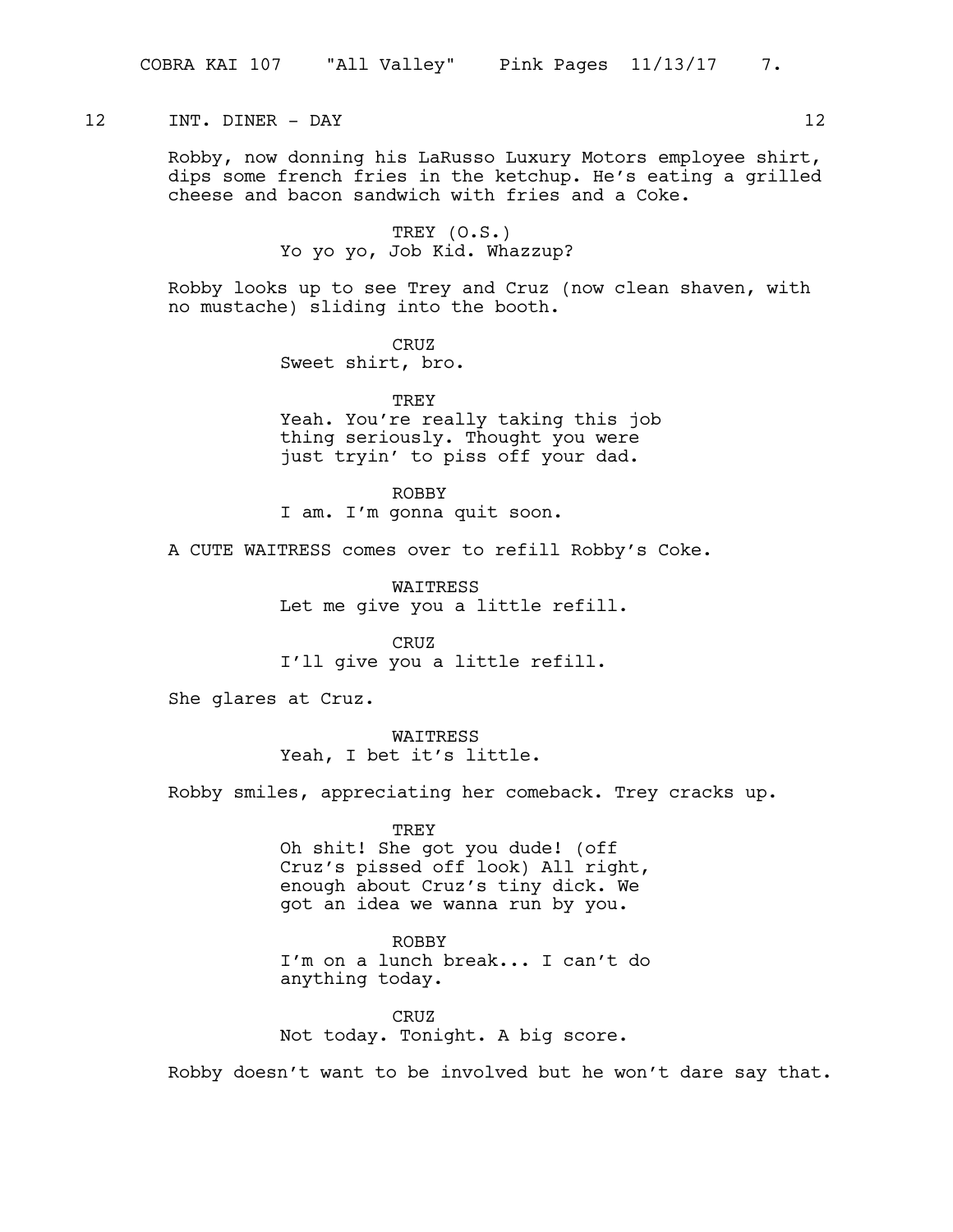ROBBY Oh yeah? What's the plan?

TREY LaRusso Luxury Motors.

ROBBY What are you talking about? (whispering, panicked) We can't steal a car!

Trey and Cruz laugh.

TREY Relax, nobody's stealing a car.

CRUZ We're talkin' auto parts, bro. Rims, stereos, shit made of chrome and shit.

ROBBY (not loving this idea) I don't know, guys...

TREY You don't have to do anything. Just give us the security code, and we'll let ourselves in.

ROBBY But-- I don't have the code. I'm the new guy, I don't even have a key to the bathroom.

TREY I'm sure you can figure something out. You always do.

CRUZ Unless he doesn't *want* to do it.

TREY Well then we have a bigger problem.

CRUZ Remember what we had to do to that bitch ass kid out in Ventura?

TREY Yeah, that was unfortunate. (beat) But we don't have a bigger problem, do we Robby?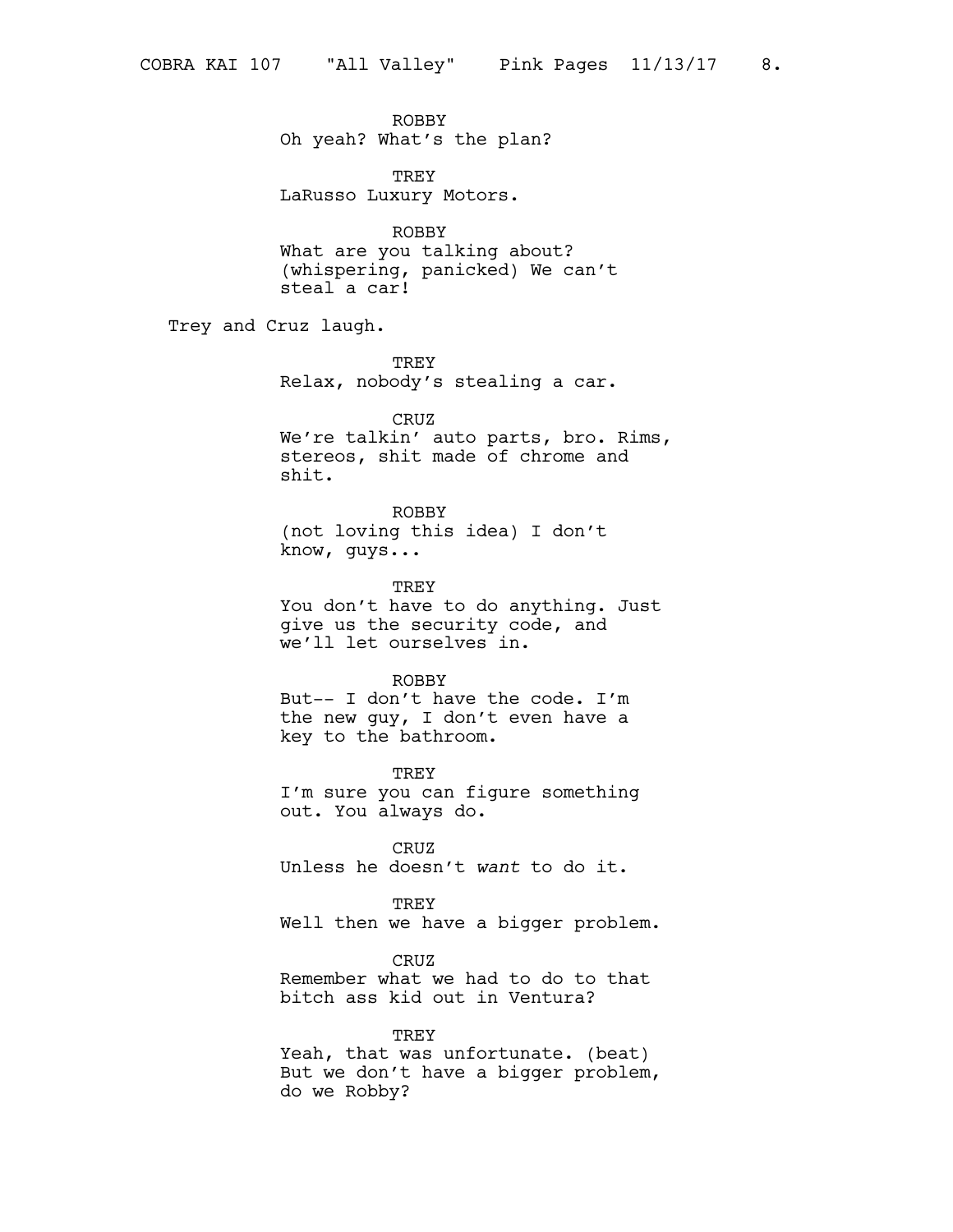The guys look dead serious. Robby is intimidated.

ROBBY No, no problem. I'll get the code.

CRUZ Noice. You're doin' the right thing.

TREY (to Cruz) Come on, shrimp dick. Let's hit it.

As they get up, Cruz takes half of Robby's sandwich.

CRUZ Thanks for lunch, job kid!

Robby is left in the booth, stressing.

13 EXT. WEST VALLEY HIGH SCHOOL - LOCKERS - DAY 13

Miguel is just hanging around the lockers, trying to act casual as Samantha approaches her locker. He takes a deep breath, clearly winding up to take a big swing.

> MIGUEL Sam, hey! Is this where your locker is, I had no idea.

SAMANTHA Hey! Yeah, this is me. That bio test was intense, right?

MIGUEL

What? Oh. Yeah, super intense. Anyway, glad I ran into you. I've been thinking a lot about you-- I mean, not A LOT a lot. Just sometimes-- like the normal amount one thinks of someone else.

SAMANTHA (laughs) Are you okay?

MIGUEL I just uh-- Are you like um-- (deep breath) Do you wanna go out on a date? With me?

Samantha is caught off guard.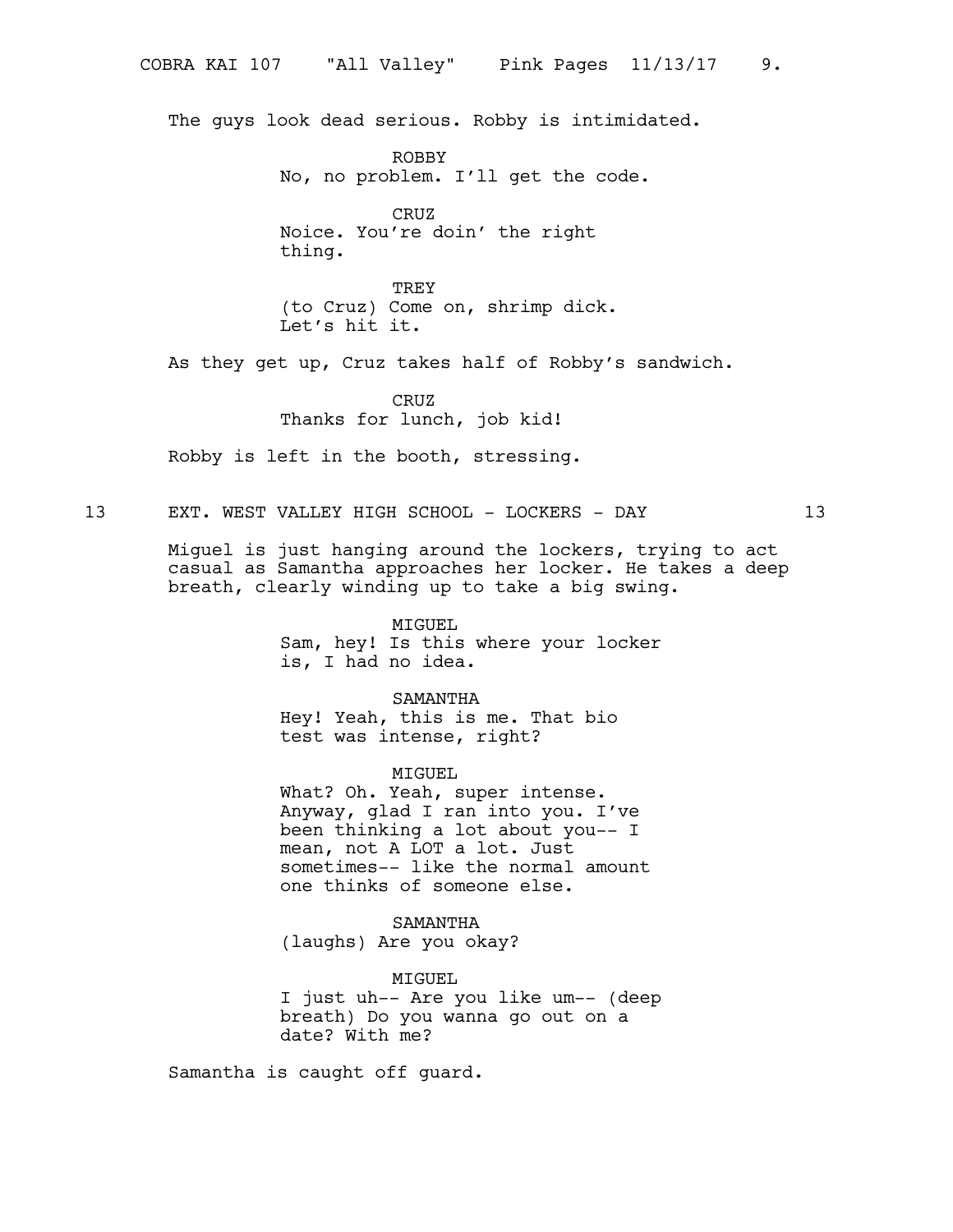SAMANTHA

Oh. Uh... That's really sweet, Miguel. And I want to-- I mean, I would but... It's just-- ever since everything happened with Kyler, I was kinda holding off on dating...

MIGUEL

Right. Yeah, no, I get it. Totally. That's-- I totally get it.

SAMANTHA But I'll see you in class?

MIGUEL Sure. See you in class.

Miguel walks off, dejected. But then, he FLASHBACKS to...

14 INT. COBRA KAI DOJO - FLASHBACK 14

JOHNNY Never accept defeat, Diaz!

15 EXT. WEST VALLEY HIGH SCHOOL - LOCKERS - DAY 15

Miguel turns back to Samantha and calls out after her.

MIGUEL What if it's not a date?

Sam looks a bit intrigued...

MIGUEL (CONT'D) Just, you know, two people hanging out. At the same place. At the same time. Having fun individually... But together.

SAMANTHA (laughs) That sounds like a date.

MIGUEL Does it? Because it's totally not.

Miguel smiles coyly and shrugs. Sam smiles.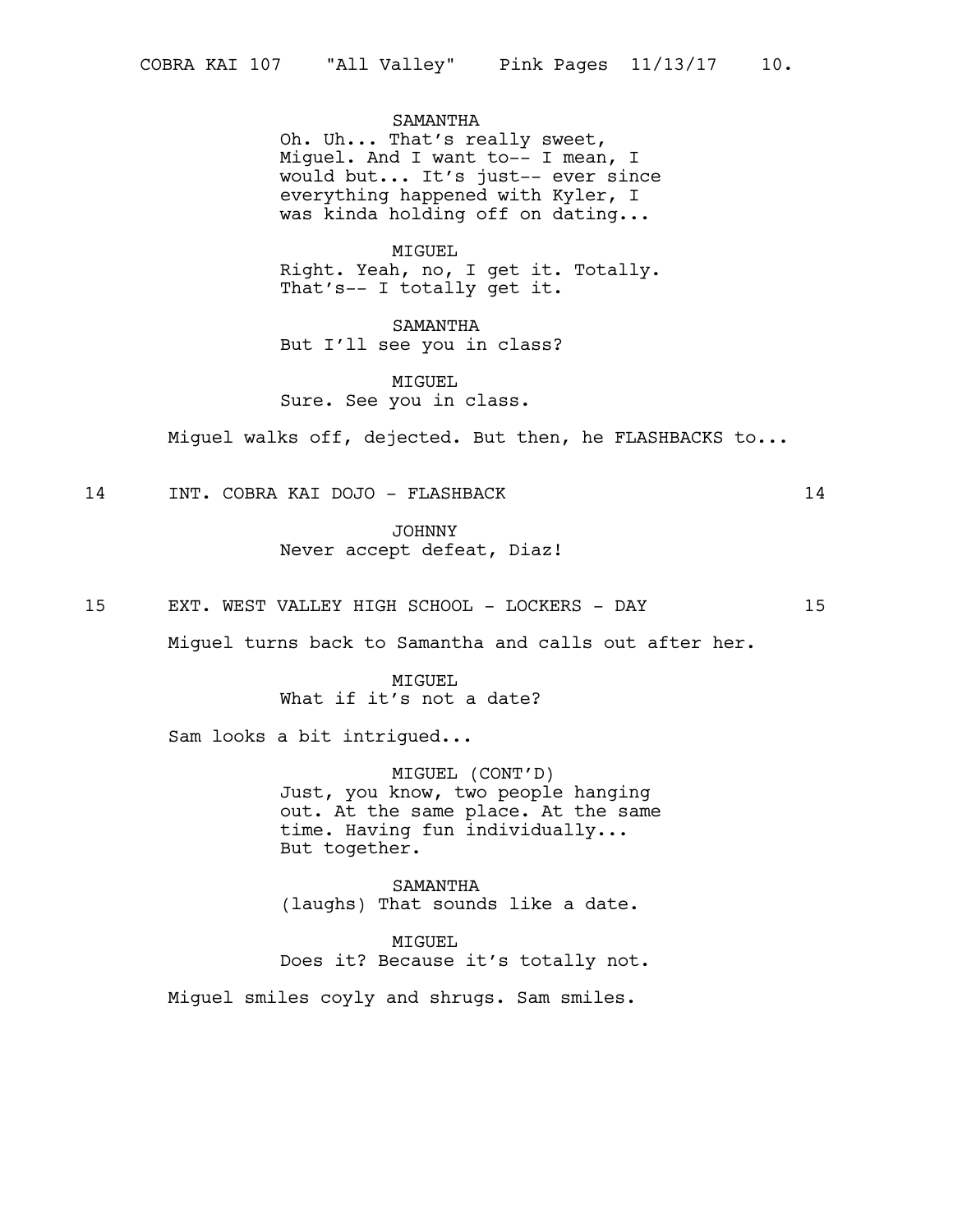SAMANTHA I guess if it's not a date, then that could be fun.

MIGUEL Great! How about tonight?

SAMANTHA (bites lip) Pick me up at eight.

MIGUEL You got it. (realizing) I mean- shit, no. I have a bike.

SAMANTHA Then I'll pick *you* up.

She walks off, smiling. Miguel beams, excited for their nondate.

A16 EXT. LARUSSO LUXURY MOTORS - SERVICE AREA - LATE AFTERNOOM16 \*

Amanda walks by Robby, as he uses his phone to take a few photos of a DAMAGED CAR that's parked outside the service entrance.

#### AMANDA

You know we have dozens of beautiful brand new cars right over there that you're welcome to take photos of.

Robby smiles and puts down the phone.

ROBBY

Oh this is for the insurance adjuster. I figure instead of waiting for her to come all the way out here from Torrance, I'll send her the photos and we can get to work sooner... save our customer some time on the repairs.

Amanda is totally impressed.

AMANDA Might be time to make you Louie's boss.

Robby laughs, as she heads toward the door. He picks up his phone and goes back to taking photos of the car, as Amanda types in a code on a KEYPAD next to the service door. It unlocks and she goes inside. After she's out of sight...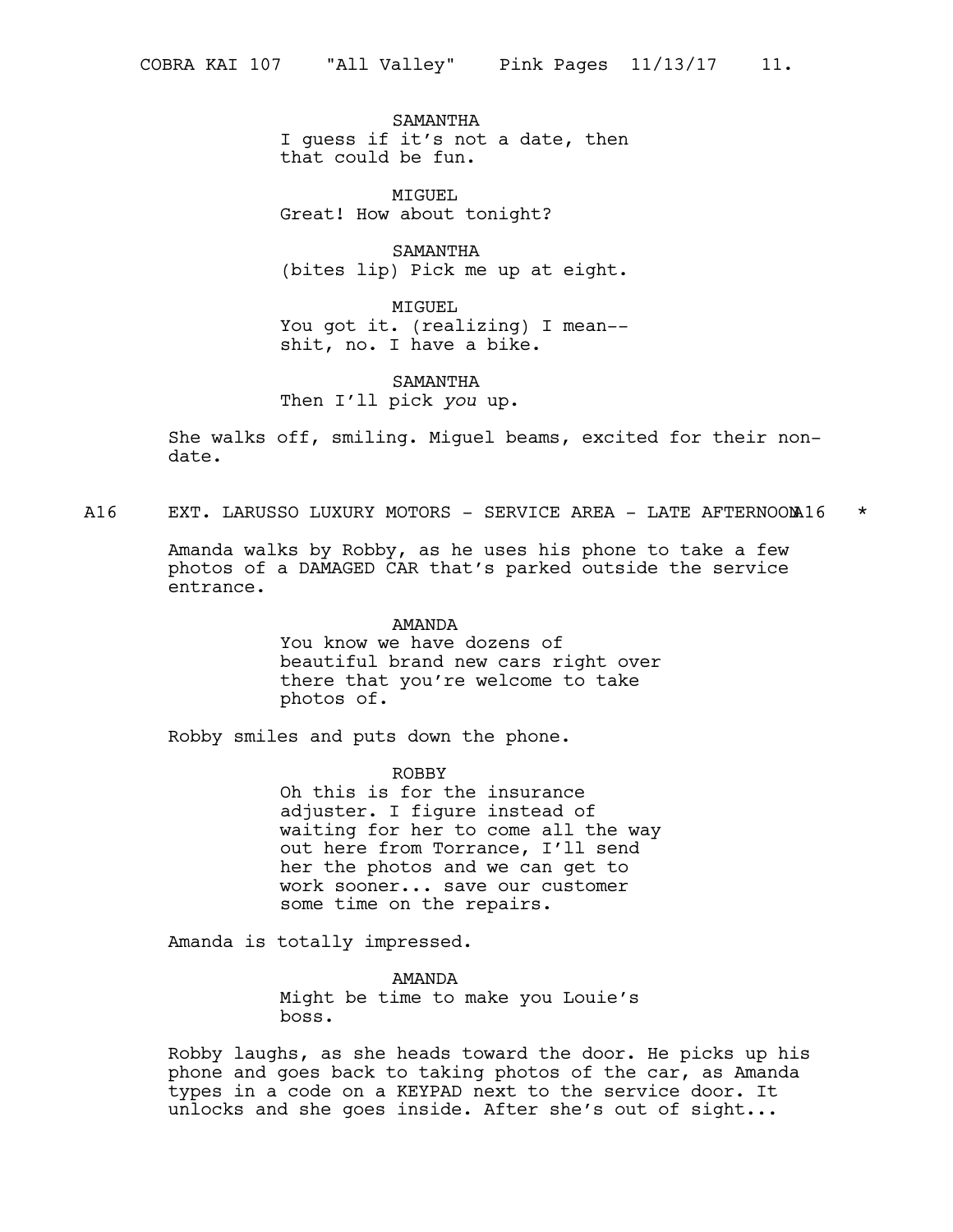Robby looks at his phone. It was in SELFIE MODE. It's a video of Amanda typing in the code and going inside. He zooms in on her finger, as she hits each button.

Robby looks very conflicted, almost sick to his stomach. \*

 $16$  OMIT 16  $\star$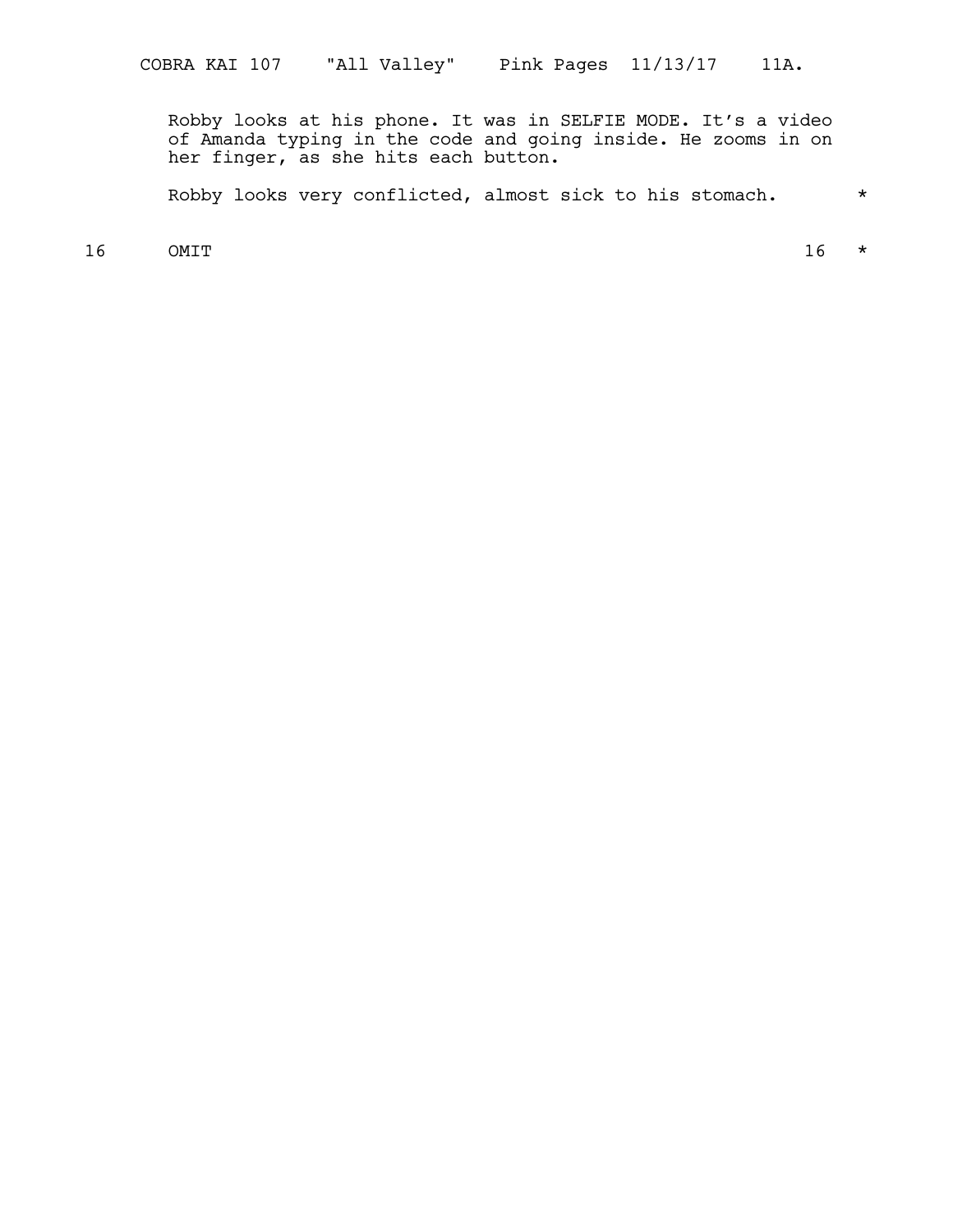17 OMIT  $17 \times$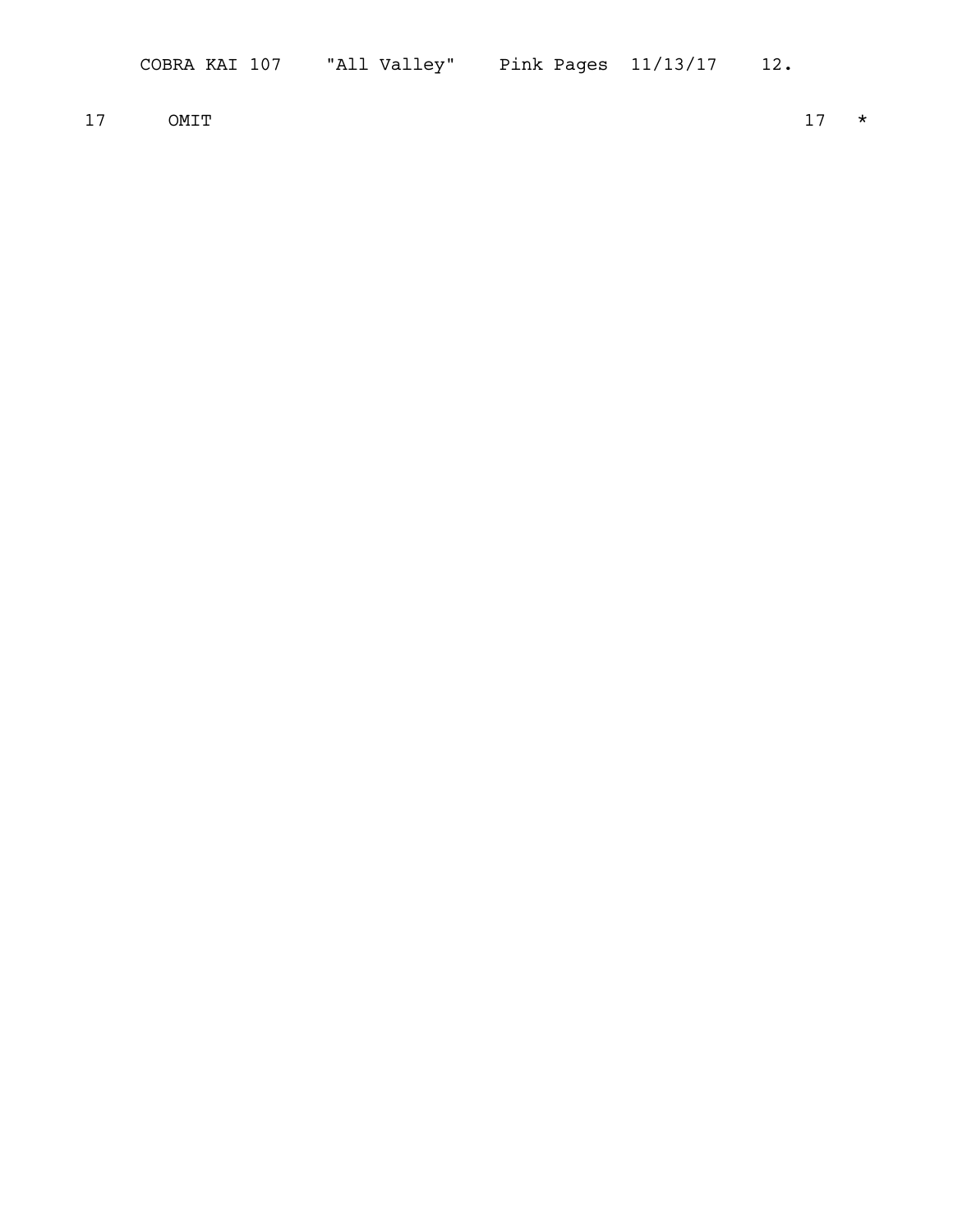# 18 INT. COBRA KAI DOJO – OFFICE – DAY 18 \*

Johnny uses a foam roller as he talks on the phone.

JOHNNY (ON THE PHONE) Yeah, hey, is it too late to register my dojo in the All Valley Tournament? (beat) No? Great! What do I need to do? (beat) Sure, it's Cobra Kai. Cobra-- like the badass snake. And uh, Kai-- like GUY but not spelled like that. (beat) Kai. K as in kill...

19 INT. COBRA KAI DOJO - SAME TIME 19

On the mat, Miguel, Hawk, and Aisha are stretching.

MIGUEL I need a place that's romantic but not trying to be romantic.

HAWK You could get matching tattoos.

Miguel stares - seriously?

HAWK (CONT'D) I know a guy. Just finished this bad boy...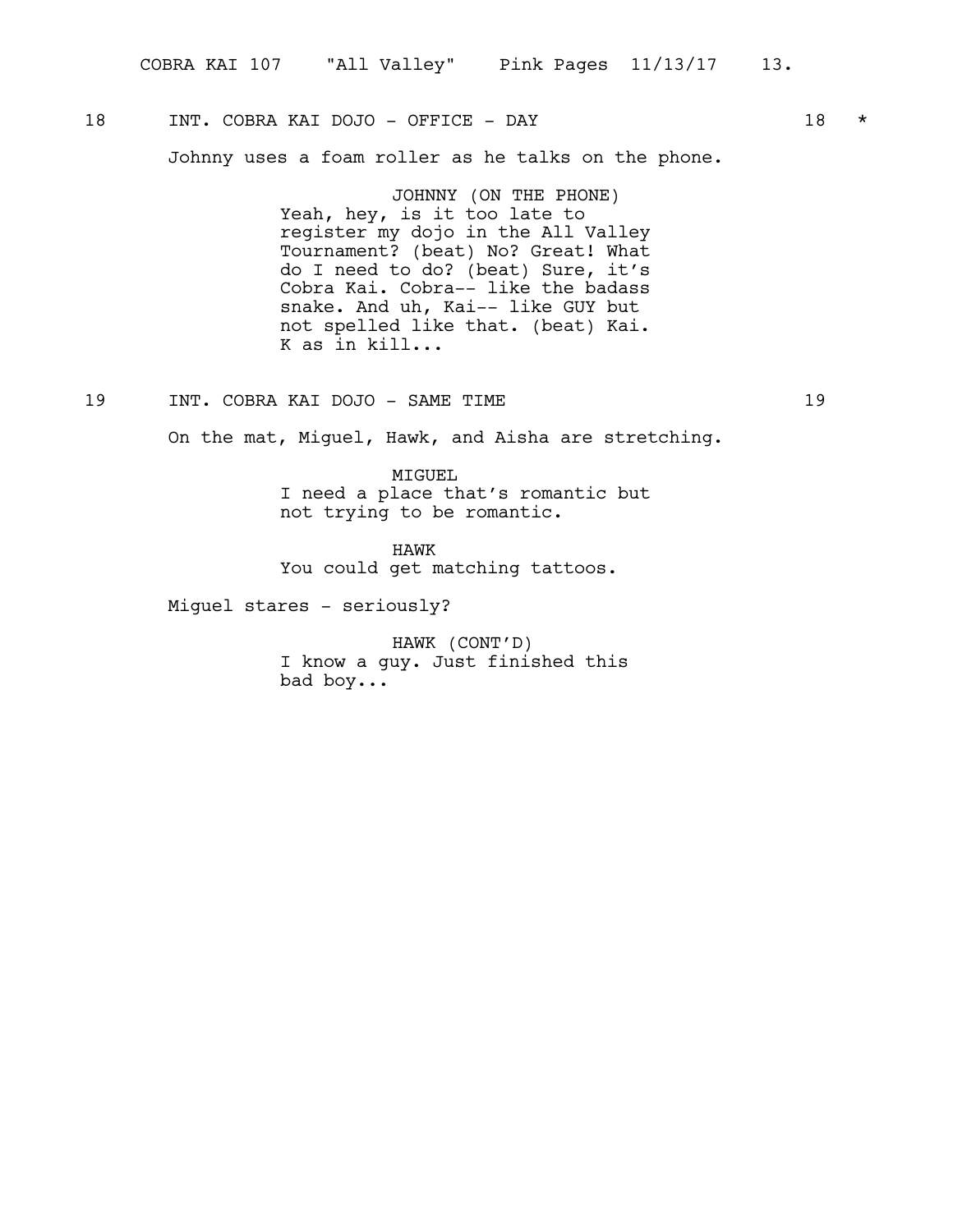Hawk peels off his shirt, revealing a massive HAWK tattooed on his back.

MIGUEL Holy shit.

AISHA Whoa, that's badass.

HAWK Right? I was in the chair for 14 hours.

AISHA Your parents were OK with that?

HAWK Oh, they have no idea. I have to wear a T-shirt until I go to college. Probably longer. Please don't tell them.

Miguel looks over to Aisha.

MIGUEL Any other suggestions...?

**ATSHA** Don't look at me. Sam and I used to be friends, but not anymore.

MIGUEL Please. I need help.

Aisha sighs and softens.

AISHA Fine. I know she likes chocolate and... astronomy. She loves the stars. At least she used to.

He nods, his wheels turning.

MIGUEL I can work with that.

Suddenly they're interrupted by Johnny's BOOMING voice--

JOHNNY (O.S.) BANNED?!?! WHAT ARE YOU TALKING ABOUT?!

20 INT. COBRA KAI DOJO - OFFICE - CONTINUOUS 20

Miguel runs inside to find Johnny livid, on the phone.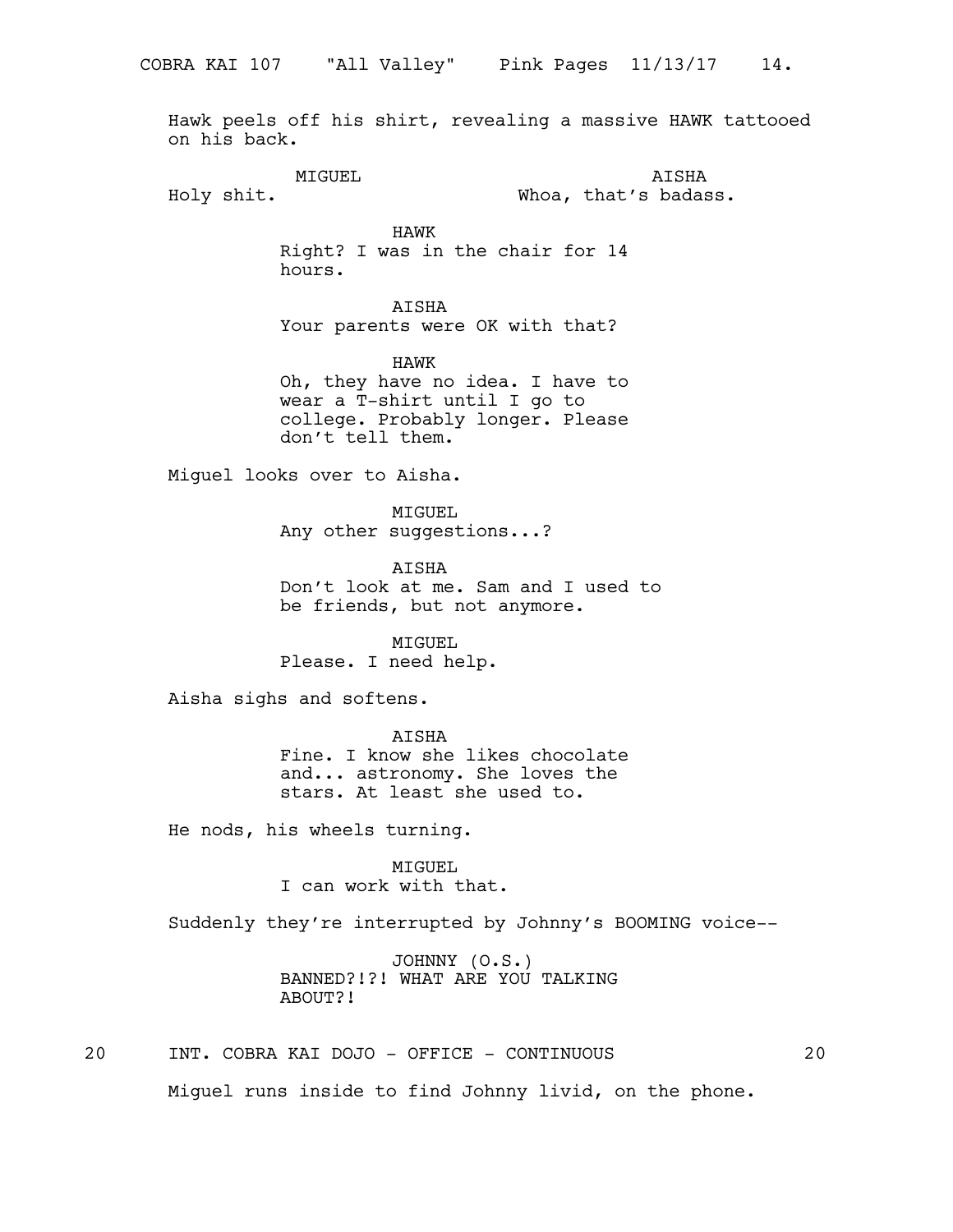JOHNNY (ON THE PHONE) You don't ban ME! I'll ban YOU!

He slams the phone down on the receiver. Several times.

MIGUEL What's going on, Sensei?

JOHNNY There's a lifetime ban on Cobra Kai entering the tournament.

MIGUEL What? How is that fair?

Johnny slumps into his chair and tosses the foam roller.

JOHNNY It's not. But there's nothing I can do.

MIGUEL What happened to "never accept defeat..." "There is NO no..."?

JOHNNY That was girl advice. This is different. This is real life. There are rules.

MIGUEL Since when do you care about rules? We don't take no for an answer. YOU said that. You gotta fight this.

Johnny looks at Miguel, realizing he has a point.

JOHNNY You know, what? You're right. I'm gonna go down there and beat their asses.

Johnny heads for the door, but Miguel stops him...

MIGUEL Whoa, that's not what I meant. Don't you think there may be a more... delicate approach, sensei?

JOHNNY The way of the fist is not delicate. Cobras are not delicate...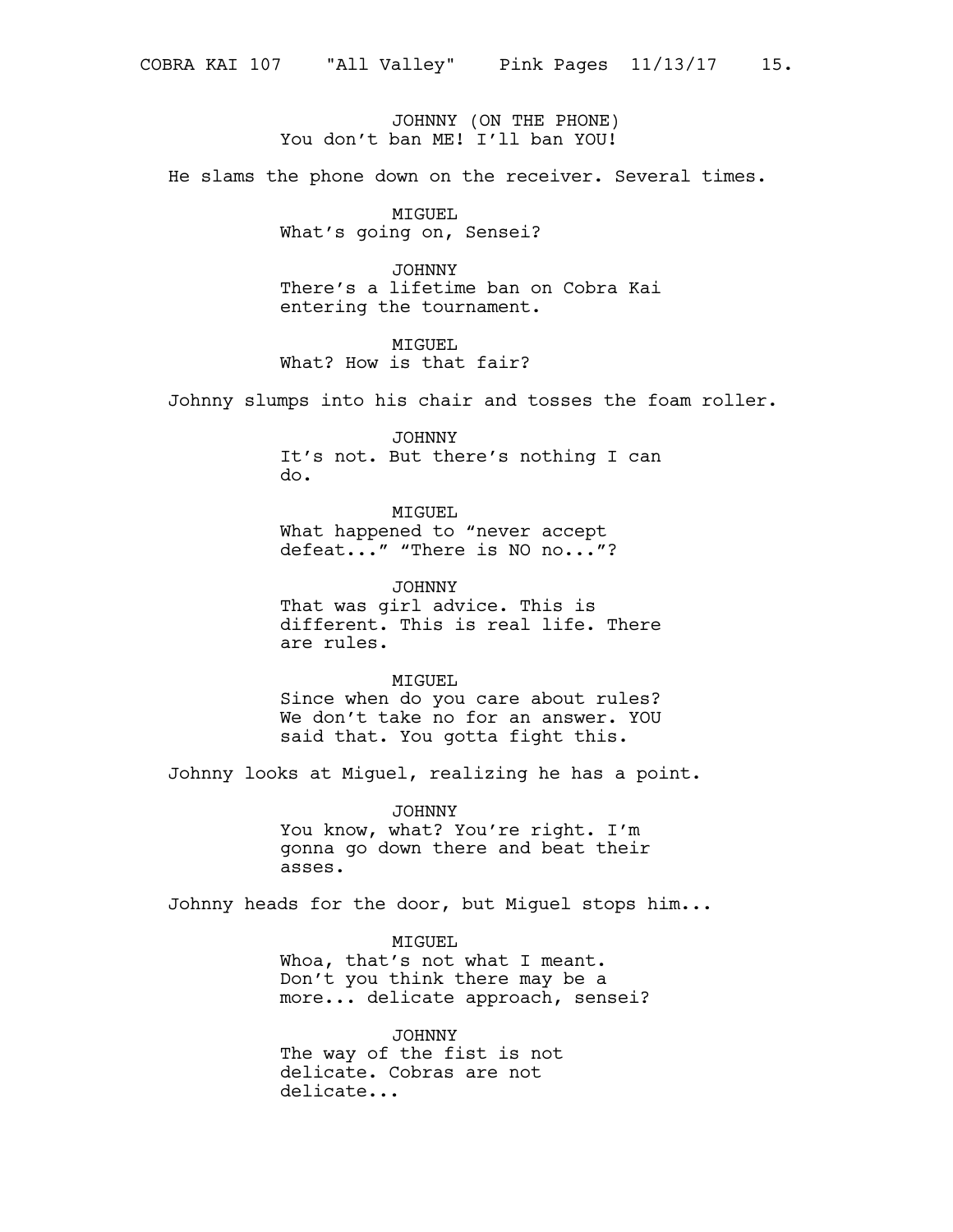MIGUEL Forget delicate. I'm just saying, maybe there's a smarter way to fight back?

Johnny's ready to listen.

 $A21$  OMIT

- 21 OMIT 21  $\star$ 
	-
- A22 INT. LARUSSO LUXURY MOTORS DANIEL'S OFFICE END OF DAY A22  $\star$

Daniel is signing some contracts, as Amanda pops in.

AMANDA Hey, Edgar needs an extra hand with those filters. Have you seen Robby?

DANIEL

Yeah, he's in the back, helping me trim the bonsais.

AMANDA Wow. You're letting him touch your precious bonsais. That's like third base for you, babe.

Amanda smiles. Daniel doesn't mind her teasing...

DANIEL Yeah, well, he's a good kid who's had a rough go. If I can teach him a few things, well...

### AMANDA

(playful) Just try not to lure him into opening a bonsai tree store. You know how that turns out.

# DANIEL

Hey, Mr. Miyagi's Little Trees was a solid business plan. We just had some bad luck.

AMANDA (teasing, smiling) Uh huh. \*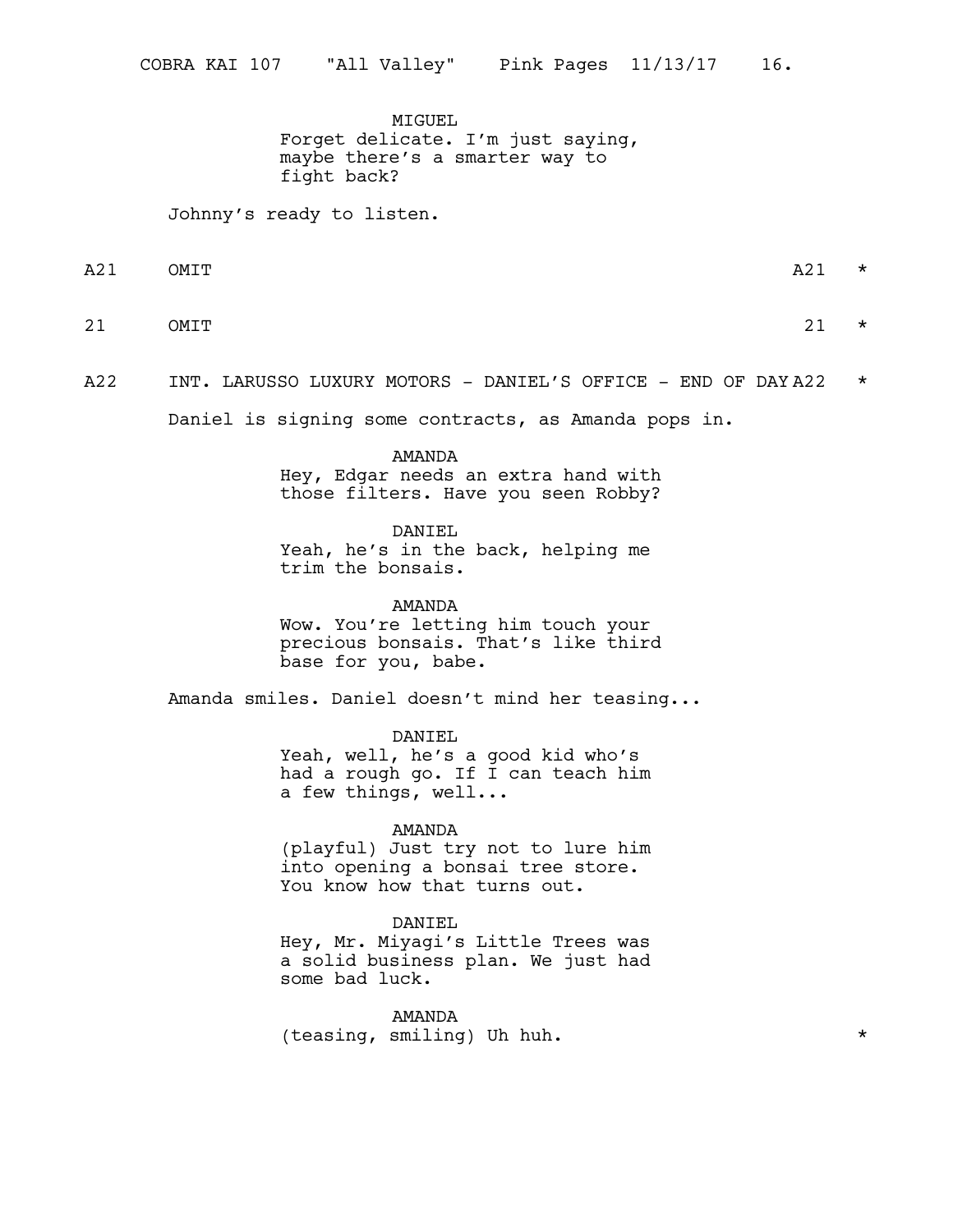B22 INT. LARUSSO LUXURY MOTORS - BONSAI ROOM - MOMENTS LATER B22 \*

Daniel walks into a back room where they keep the bonsai trees. Robby is quietly at work, shaping a tree. He accidentally clips off a substantial sized limb. Daniel winces. Robby puts down his clippers, frustrated.

ROBBY

Sorry. I suck at this. I don't know what I'm doing. I don't get it.

Daniel walks over and picks up the clippers.

DANIEL Don't worry. I didn't get it either at first. Mr. Miyagi had to teach me.

Daniel starts expertly pruning Robby's bonsai.

ROBBY Mr. Miyagi? Is that the dude who taught you kata?

DANTEL Yeah. He was a pretty special "dude." Taught me a lot.

Daniel places the clippers back in Robby's hand.

DANIEL (CONT'D) First you close your eyes. You put everything out of mind. The only thing you see is that tree. Think only the tree.

Robby closes his eyes, focusing only on the tree.

DANIEL (CONT'D) Visualize what you want that tree to look like - and then open your eyes and make it happen.

Robby keeps his eyes closed a few beats, then opens them. He stares at the tree and begins trimming, this time more slowly, with intention. Daniel smiles.

> ROBBY So this is obviously some sort of metaphor, right? The tree is like my feelings or something?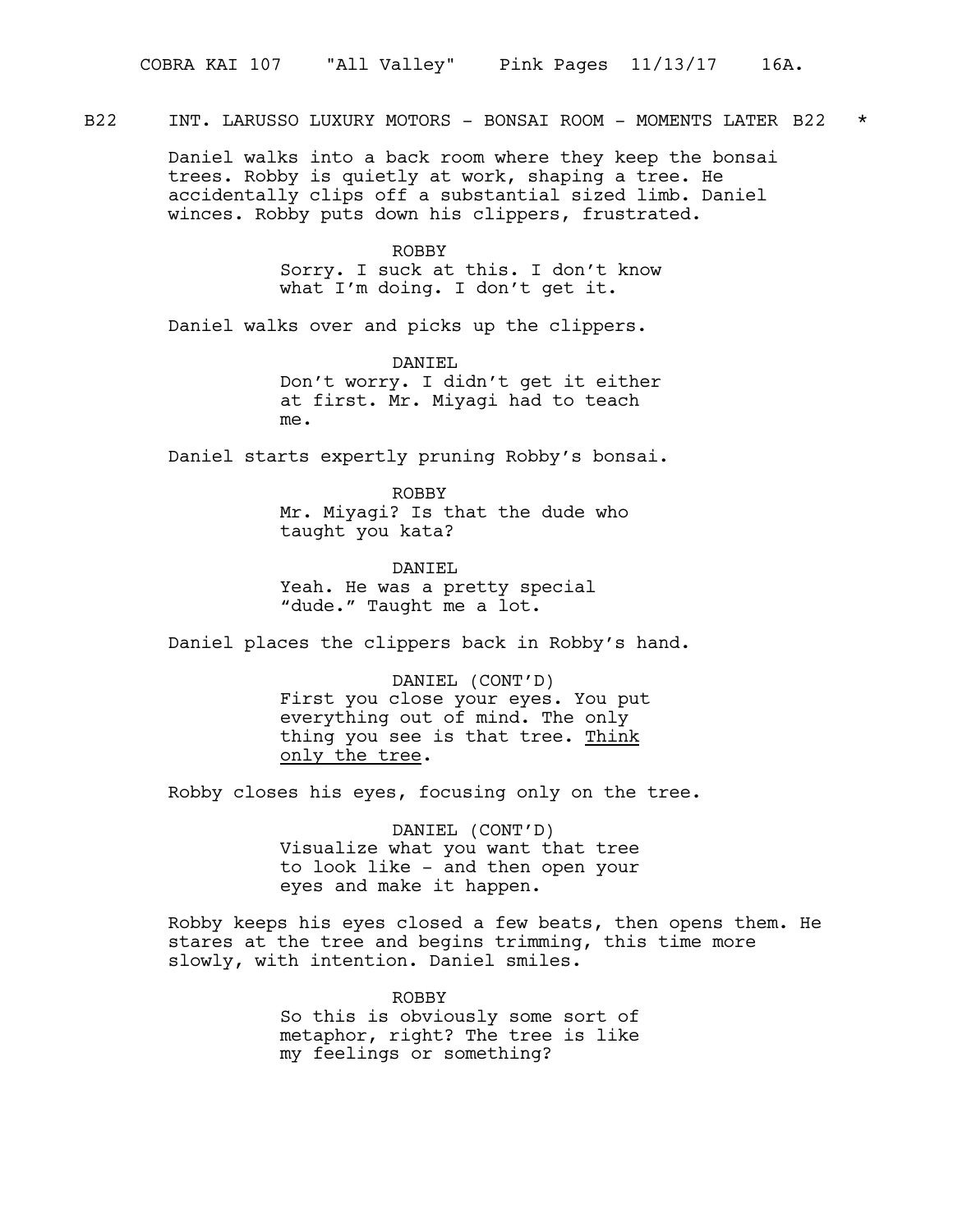# DANIEL

You are the tree, Robby. You have strong roots. You know who you are. All you gotta do is visualize what you want for your future and then make it happen.

Daniel smiles to himself as he walks out, leaving Robby staring at the tree. No one has ever talked to him like this before.

Just then, his phone buzzes, snapping him out of it. A message from Trey: *C U tonight. Don't let us down*. (with multiple MONEY EMOJIS). Robby is more torn than ever.  $*$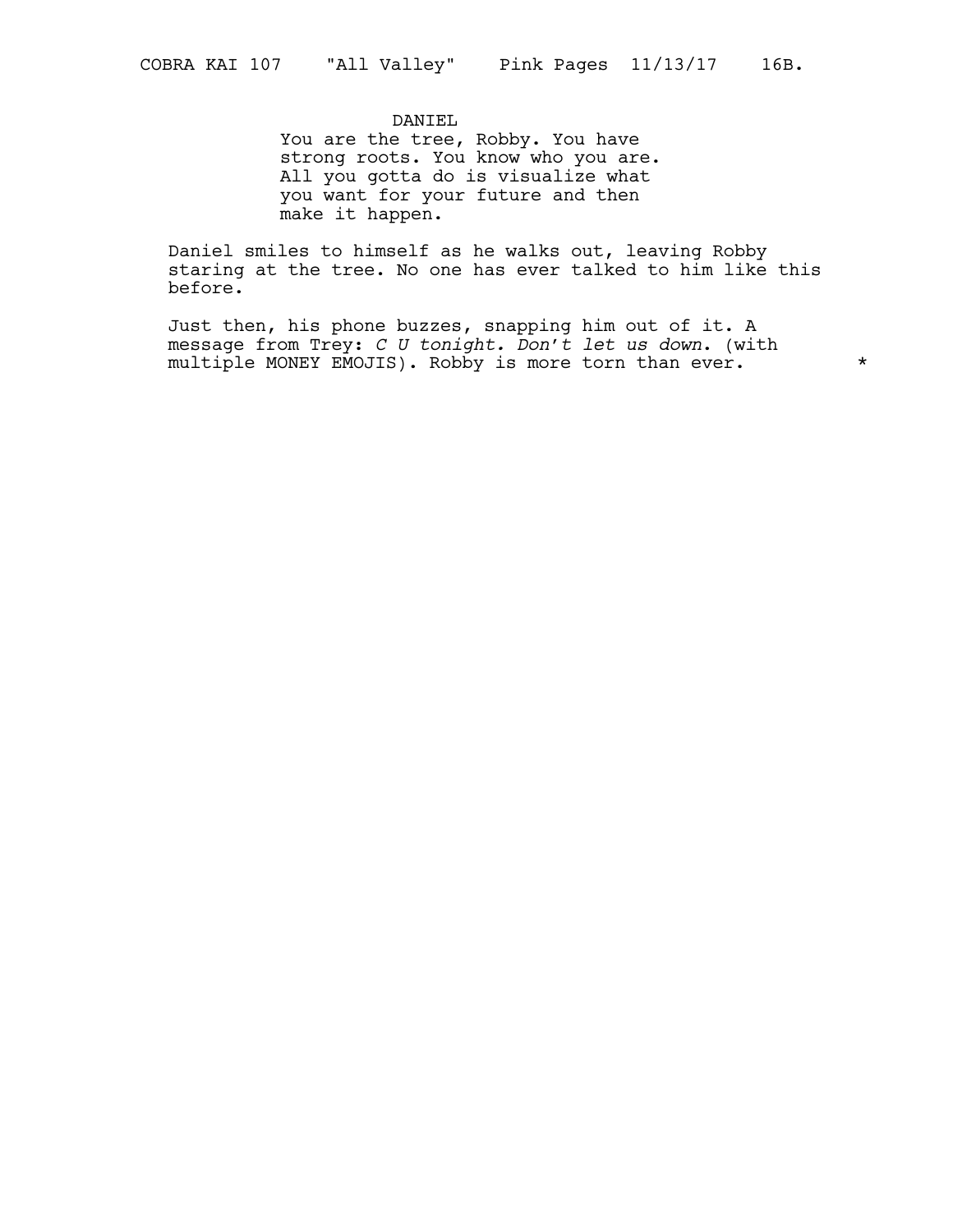# 22 INT. JOHNNY'S APARTMENT - EVENING 22

TIGHT ON hands tying a tie. REVEAL Johnny wearing his illfitting "court" suit. His hair is gelled and combed. He looks like a new(ish) man. He practices a few ways to carry the old leather 80's briefcase he got to complete his look.

Miguel enters, watching Johnny adjust himself in the mirror--

MIGUEL You nervous for your meeting?

JOHNNY (fired up) I'm not nervous, I'm pissed off.

# MIGUEL

Ok, but remember, you gotta be nice to these people. So, what are you gonna do if someone pisses you off?

JOHNNY I usually just punch the guy.

MTGUEL Well that's not gonna work. How about this-- when you get angry, just make a fist like you're *going* to punch them... but don't punch them.

JOHNNY Hold it in? (doubtful) I guess I could try.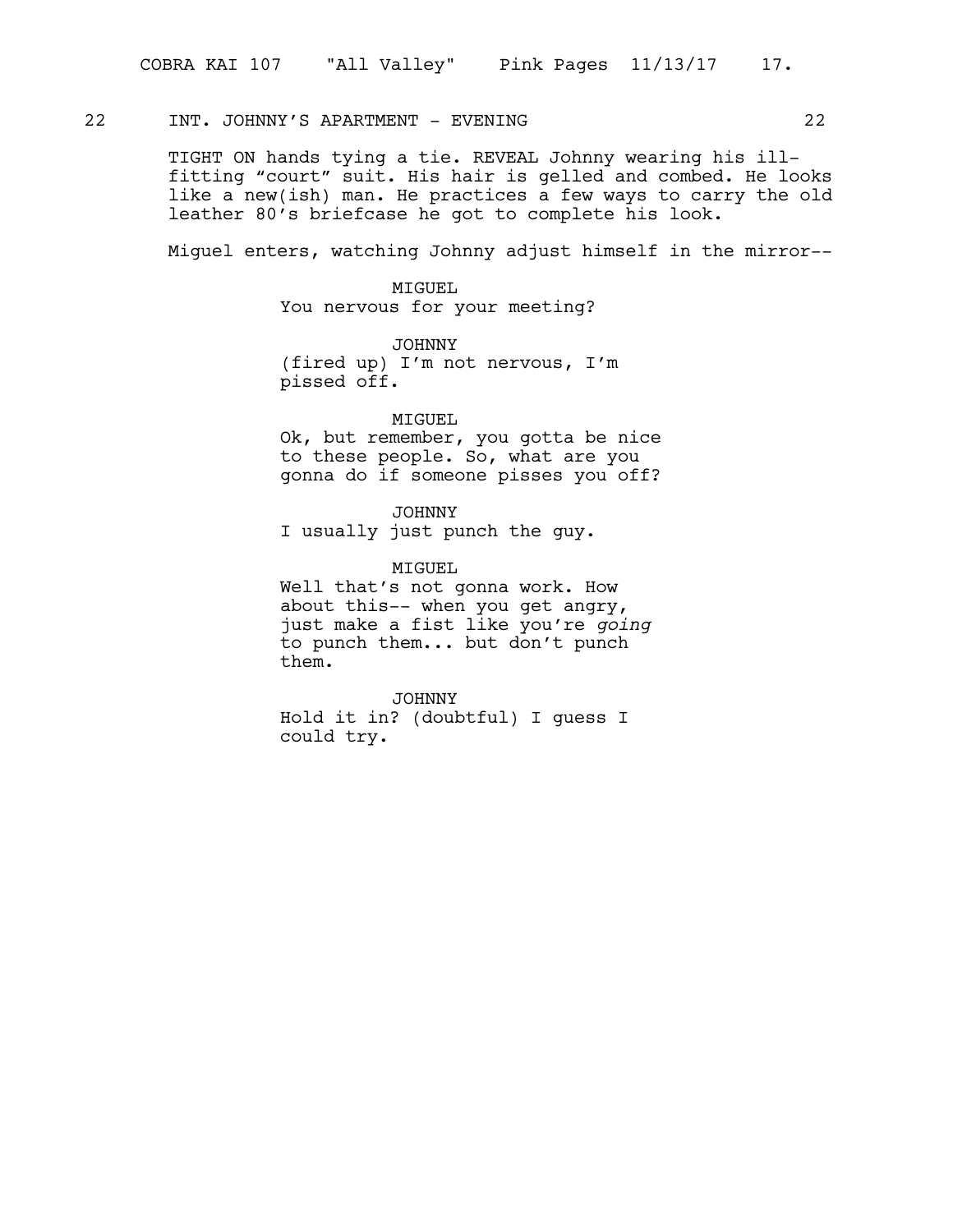# MIGUEL

(notices) What's in the briefcase?

Johnny pops it open, revealing it's completely empty.

JOHNNY

Nothing. Found it in the dumpster.

# MIGUEL

It's a nice touch.

JOHNNY

Thanks. Hey, don't worry about me, I got this. What about you? You nervous for your date?

MIGUEL Well, yeah, a little. Or a lot.

# JOHNNY

There's nothing to be nervous about. Just relax, be cool, and when the moment's right, make your move.

MIGUEL

Move? What move? What's my move? I don't have a move.

# JOHNNY

C'mon, man! You gotta kiss the girl!

# MIGUEL

Oh. Well, I mean, obviously I *want* to-- but I don't technically *have* to, right?

# JOHNNY

That's true. You can just learn how to braid her hair and talk about all the other boys who had the balls to kiss her on a first date.

Miguel realizes Johnny has a point.

MIGUEL Shit. What's my move? What's my move?!

JOHNNY Easy, you're a Cobra Kai. Strike first. Strike hard. (MORE)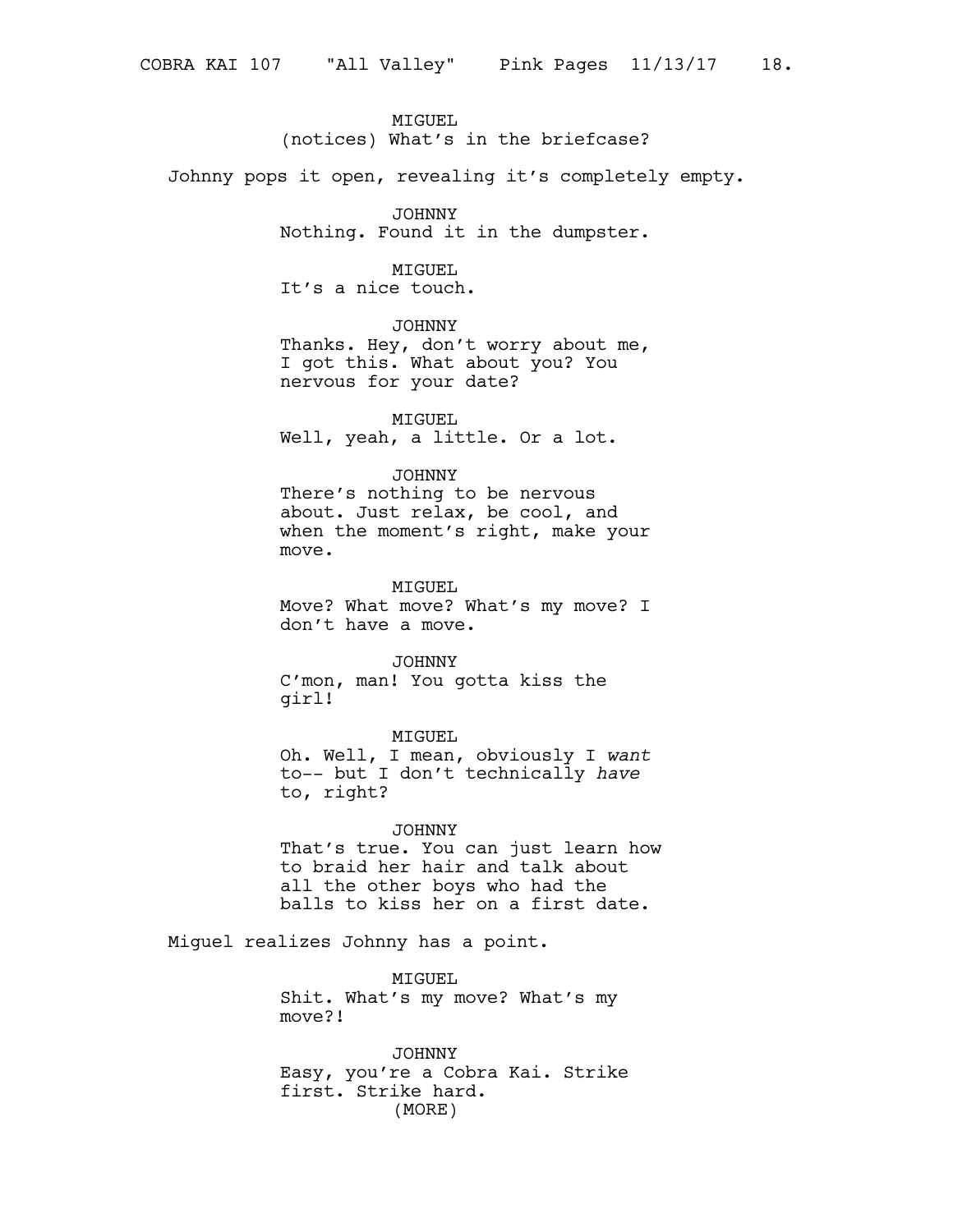You think that's just for karate? It's for everything. JOHNNY (CONT'D)

Miguel is even more stressed now.

JOHNNY (CONT'D) Where you taking this girl anyway?

MIGUEL

The observatory. Picnic on the lawn... Chocolate-tasting threeways... Then if it's a clear night, we'll check out the stars. (beat) She likes astronomy.

Johnny stares at him like he's an alien.

JOHNNY The only part of that that made any sense at all was "three-way."

MIGUEL It'll be fun.

JOHNNY Look, if you wanna impress this chick, you need to take her where I took all my babes back in the day.

MIGUEL Where's that?

CUT TO:

23 EXT. GOLF N' STUFF - NIGHT 23

Sam and Miguel get out of Sam's car.

SAMANTHA I can't believe you wanted to go to Golf N' Stuff.

Miguel's face reads pure panic as everywhere he looks there are FAMILIES with SMALL CHILDREN.

> MIGUEL We can go somewhere else.

SAMANTHA Are you kidding? I love this place!

MIGUEL Really? You do?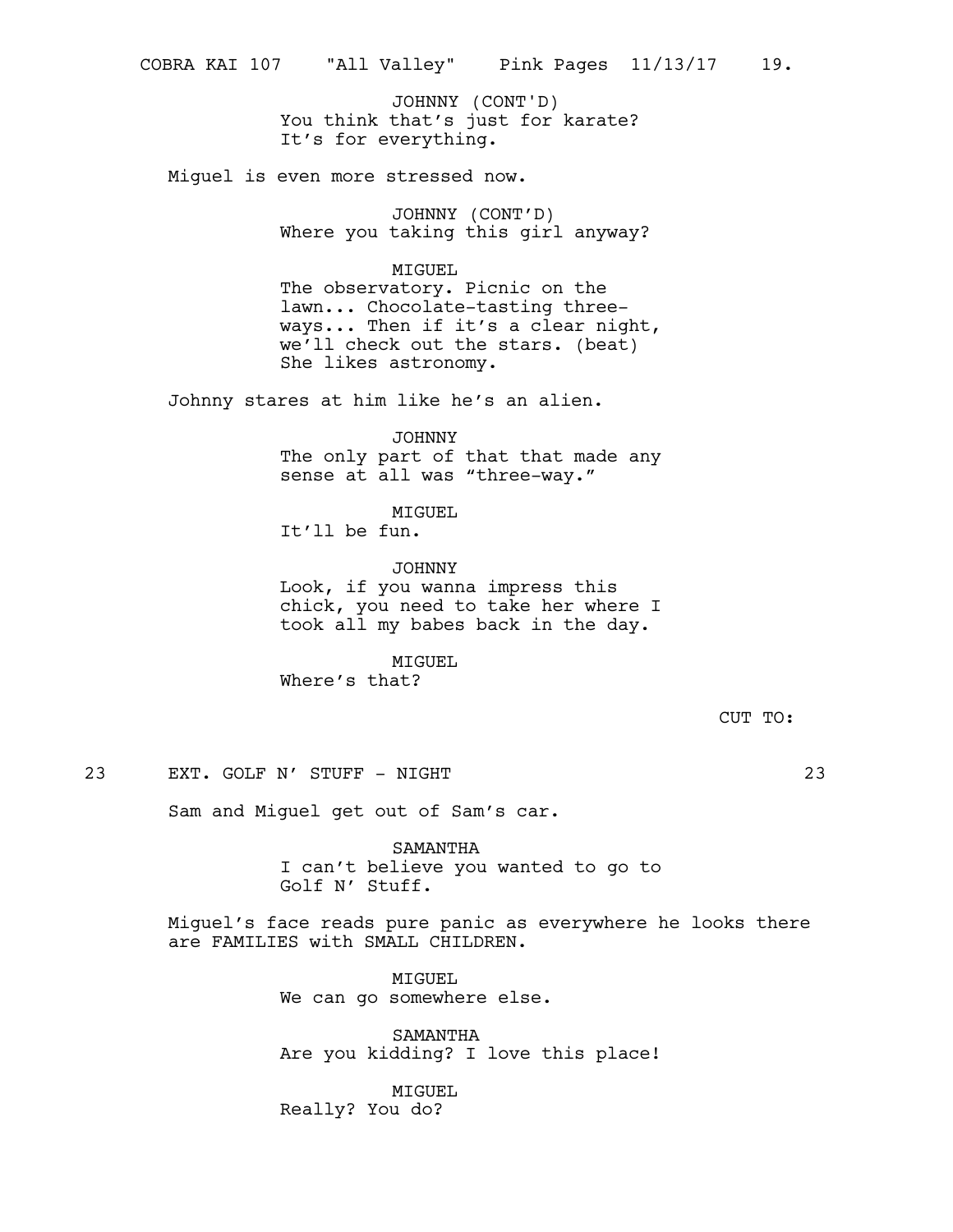SAMANTHA Totally. My dad used to bring me here all the time. Come on! It'll be fun!

She grabs his hand and leads him inside...

# 24 INT. SAN FERNANDO VALLEY COMMUNITY CENTER - NIGHT 24

This place is low-budget - walls adorned with inspirational quotes re: community outreach. Twenty All Valley Tournament COMMITTEE MEMBERS talk amongst themselves, as RON (President of the committee), bangs a gavel.

> RON All right, let's bring this to order. We have a proposal on the table to change the color of the mats for the Under-18 tournament.

GEORGE (60's) chimes in...

GEORGE We've had the classic red mats with white fist logo for over thirty years. It's a tradition!

DARYL (40's) leans in...

DARYL

You know what else has been a tradition? Dwindling attendance. We need to shake things up. I say we go blue mats, gold fist.

The board roars in dissent. Just then, Johnny enters the room. Ron notices him.

> RON Uh, sir...? If you're looking for the AA meeting, it doesn't start until nine o'clock.

JOHNNY No, uh, I'm John Lawrence. Here for the tournament committee meeting.

SUE (mid 30's) speaks up...

SUE Are you here because of what happened at last year's tournament? (MORE)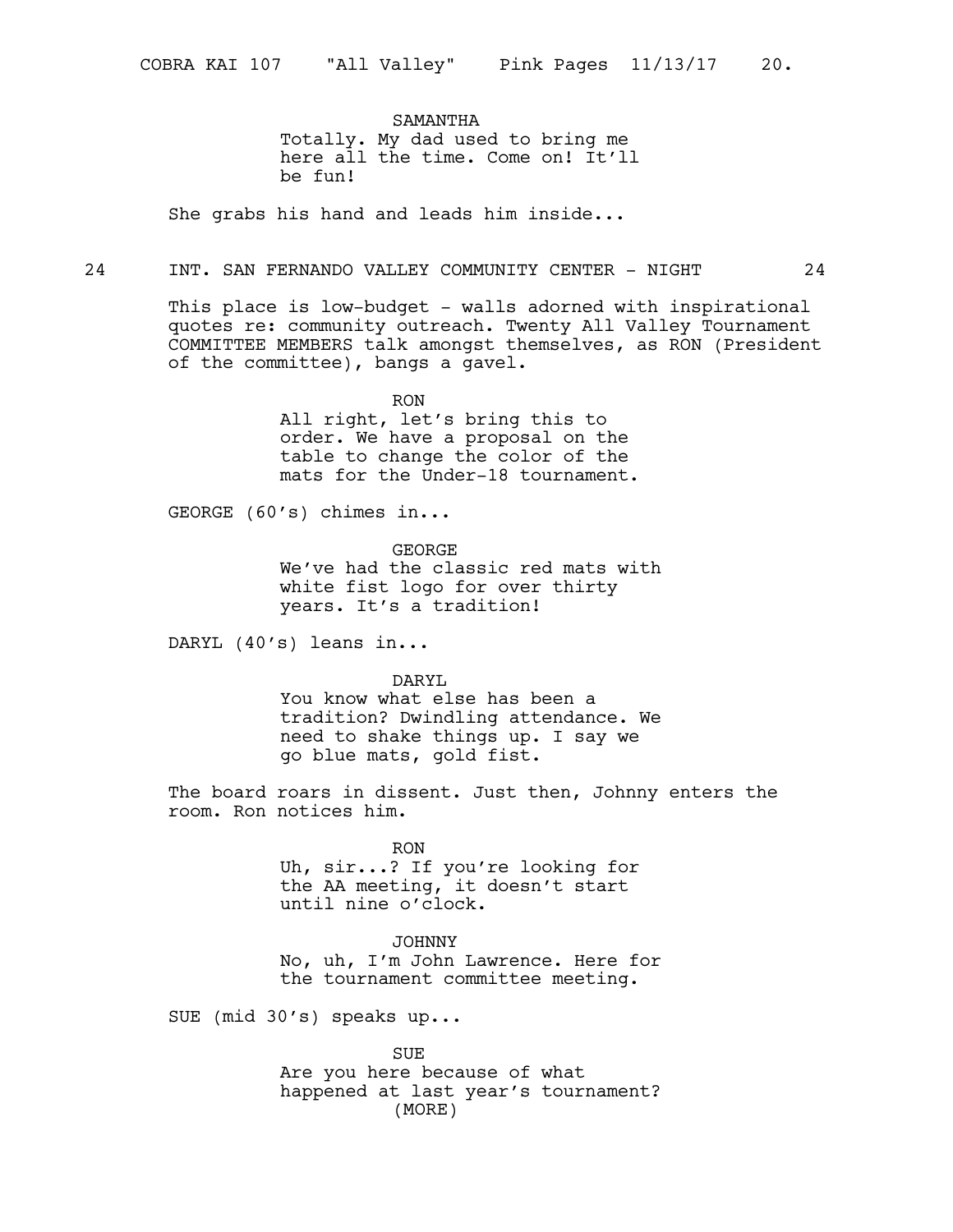If so, we can assure you we've hired an entirely new food vendor. SUE (CONT'D)

GEORGE We had no way of knowing those corndogs had turned.

# JOHNNY

No. I'm here because my dojo's been banned from participating in the under 18 tournament and I want to see about an appeal.

The committee members give each other questioning looks.

**SUE** I'm confused. We banned someone?

GEORGE I didn't know we could ban anyone. Is that a thing?

RON (to Johnny) Bear with us, sir. This is probably just a mistake. What's the name of your dojo?

DANIEL (O.S.)

COBRA KAI.

Johnny confident smile disappears as he turns to see Daniel stride into the room.

> RON Ah! Daniel! You made it!

DANIEL You know I never miss the annual meeting, Ron...

Daniel glares at Johnny.

DANIEL (CONT'D) And boy am I glad I didn't miss this one.

Daniel makes his way towards the table at the front of the room.

> RON You're just in time. Mr. Lawrence here says his dojo was banned from the tournament. He wants to reenter.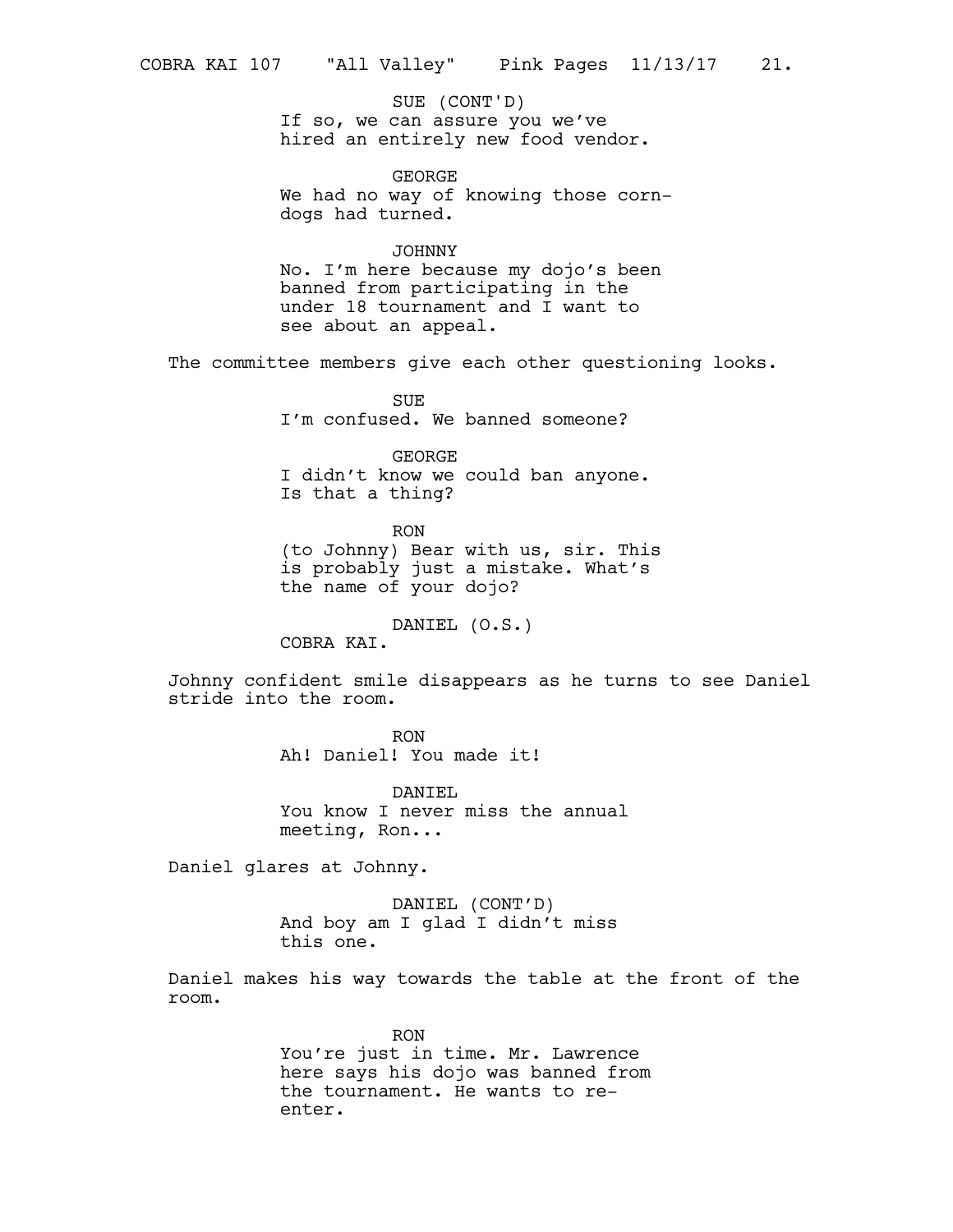# DANTEL

Oh, I'm sure he does.

Daniel takes his seat next to Ron at the head of the table. Johnny closes his eyes in frustration, realizing his chances are slim.

25 INT. GOLF N' STUFF - NIGHT 25

Miguel and Samantha toss basketballs at the POP-A-SHOT game.

SAMANTHA Lonzo Baaaaall with the fadeaway!

Sam fades back and sinks her shot. Miguel smiles, impressed.

MIGUEL Not bad... So you're a Lakers fan?

#### SAMANTHA

Yeah. We've had season tickets since I was little. Right at half court. (then, embarrassed) I mean, my dad mainly uses them for business. We just go sometimes.

#### MIGUEL

Right. Yeah. I use my season tickets for business as well. Entertaining clients. Closing deals. Expense account stuff. It's all very boring and technical.

Sam smiles, as they continue sinking shots.

SAMANTHA What kind of business are you in?

#### MIGUEL

Textiles... Mainly. Some imports. A few exports. But my real passion is our community outreach program.

#### SAMANTHA

Mmm that sounds really interesting.

# MIGUEL

(with a straight face) Oh it is... See, we identify underprivileged Encino teenagers who only go to *some* Laker games and see if we can help them go to *more*.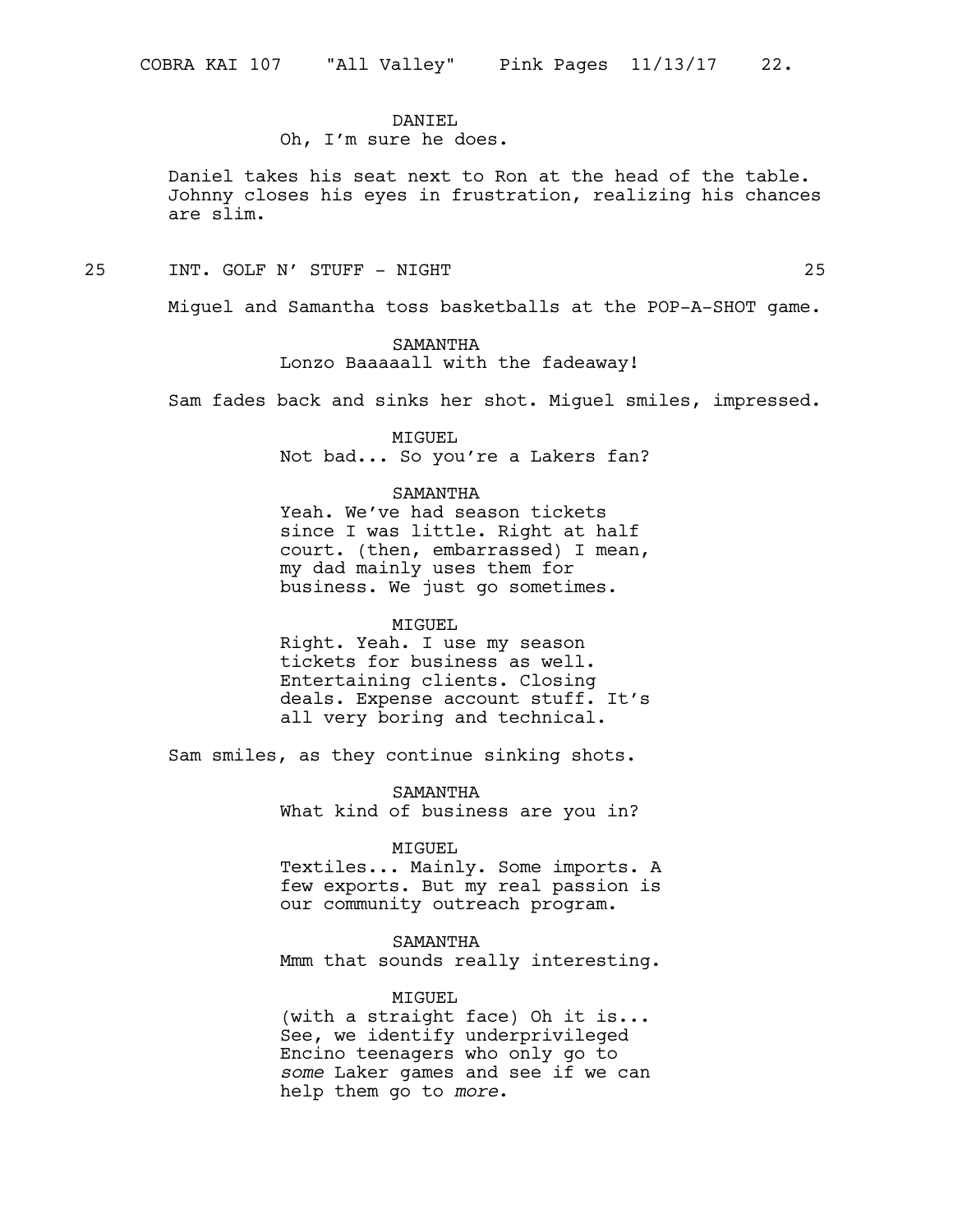SAMANTHA (ooh la la) Such a philanthropist. (then, sincere) Maybe you wanna come to a game with me sometime?

MIGUEL Depends how close to half court we're talking. I might have to see a seating chart.

She punches him in the arm. Miguel shakes his head. He really likes this girl.

Music kicks in as we see a MONTAGE of them having fun at GOLF N' STUFF

--On the mini-golf course, Sam waits patiently as Miguel takes multiple putts to get the ball in the hole on a par two. He finally picks up the ball and throws it into the clown's nose. He throws up his arms, victoriously. Sam laughs.

--Sam uses her putter as a pool cue to make a dramatic shot into the hole. Miguel cheers.

--Sam approaches from behind Miguel, right as he's about to putt. Startled, he hits the ball nowhere near the hole - and off the green. Sam laughs.

--Miguel and Sam play Skeeball... Miguel is oddly good at it. The machine dispenses an insane amount of tickets - so much so that it's hard for Miguel and Sam to collect them all.

--Miguel and Sam ride in a BUMPER BOAT. They're having a blast, when an OBNOXIOUS KID sails by and SPRAYS MIGUEL with his water shooter. Sam laughs. And then she gets sprayed too.

--Miguel and Sam share a hot pretzel, talking and laughing, having a good time. Miguel points out a little bit of mustard on her face. She wipes it with her finger - then playfully smears it on his nose. He wiggles out of the way, laughing.

--At the prize counter, Miguel hands over the tickets and smiles to Sam.

> MIGUEL (CONT'D) Anything you want, it's yours! Slinky...? Thirty-seven yo-yos...? Super Soaker 2000?! Sky's the limit!

She chooses an UGLY GIANT STUFFED OCTOPUS. She presents it to Miguel and they hug with the giant octopus between them.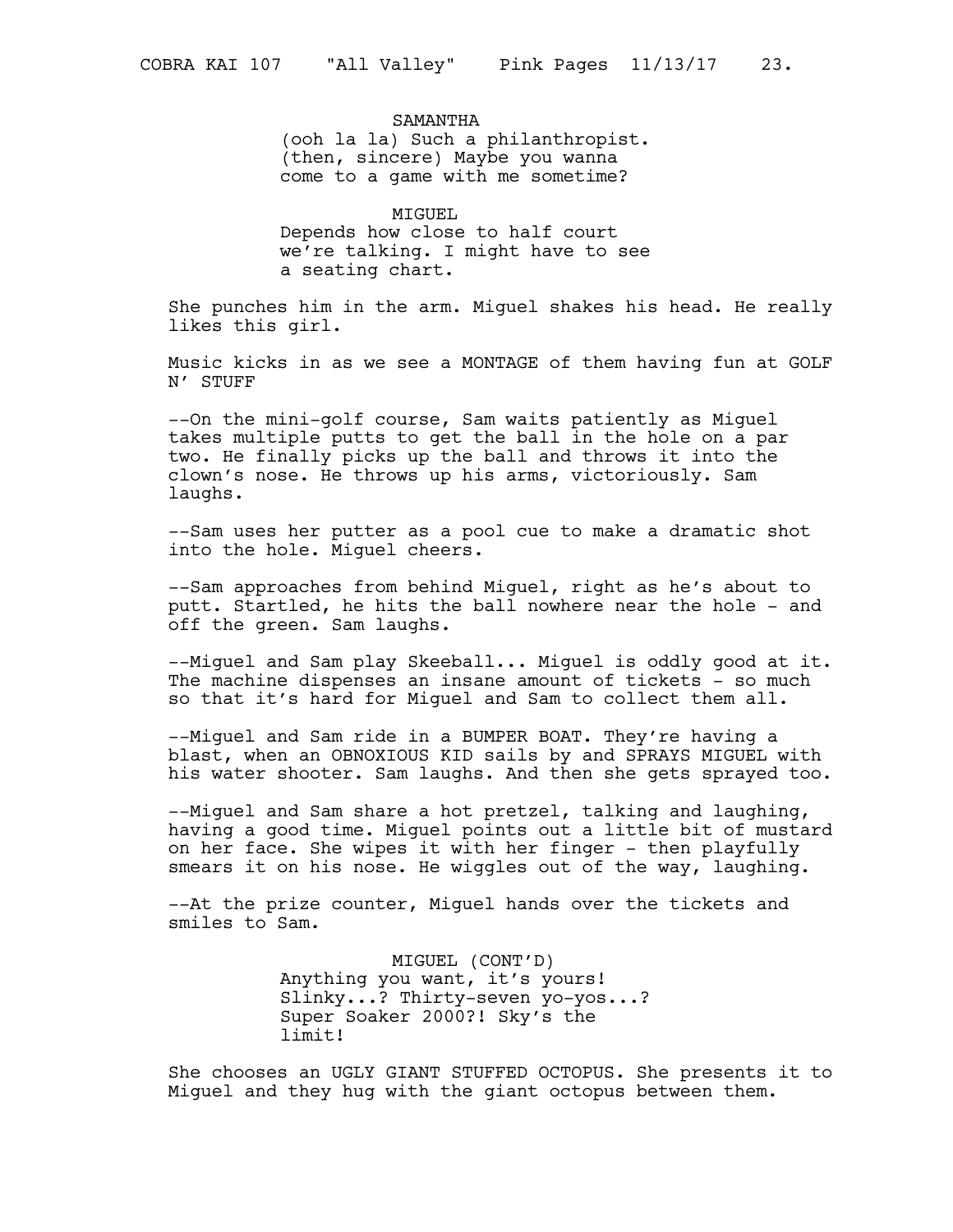They look at each other... and then they look away, suddenly a little awkward.

--Miguel and Sam are back in the BUMPER BOAT. This time, they are out for vengeance. They sail up to the Obnoxious Kid and unleash the fury of their water sprayer in his face. As the kid yells for his parents, Miguel and Samantha sail off, laughing - that felt good.

--Miguel and Sam play BUBBLE GLASS ARCADE HOCKEY. Miguel plays as Russia and scores a goal on Sam, then does a Soviet style victory march.

--Miguel and Sam cram into a PHOTO-BOOTH and make funny faces as it snaps away. They're having a blast together. Beat.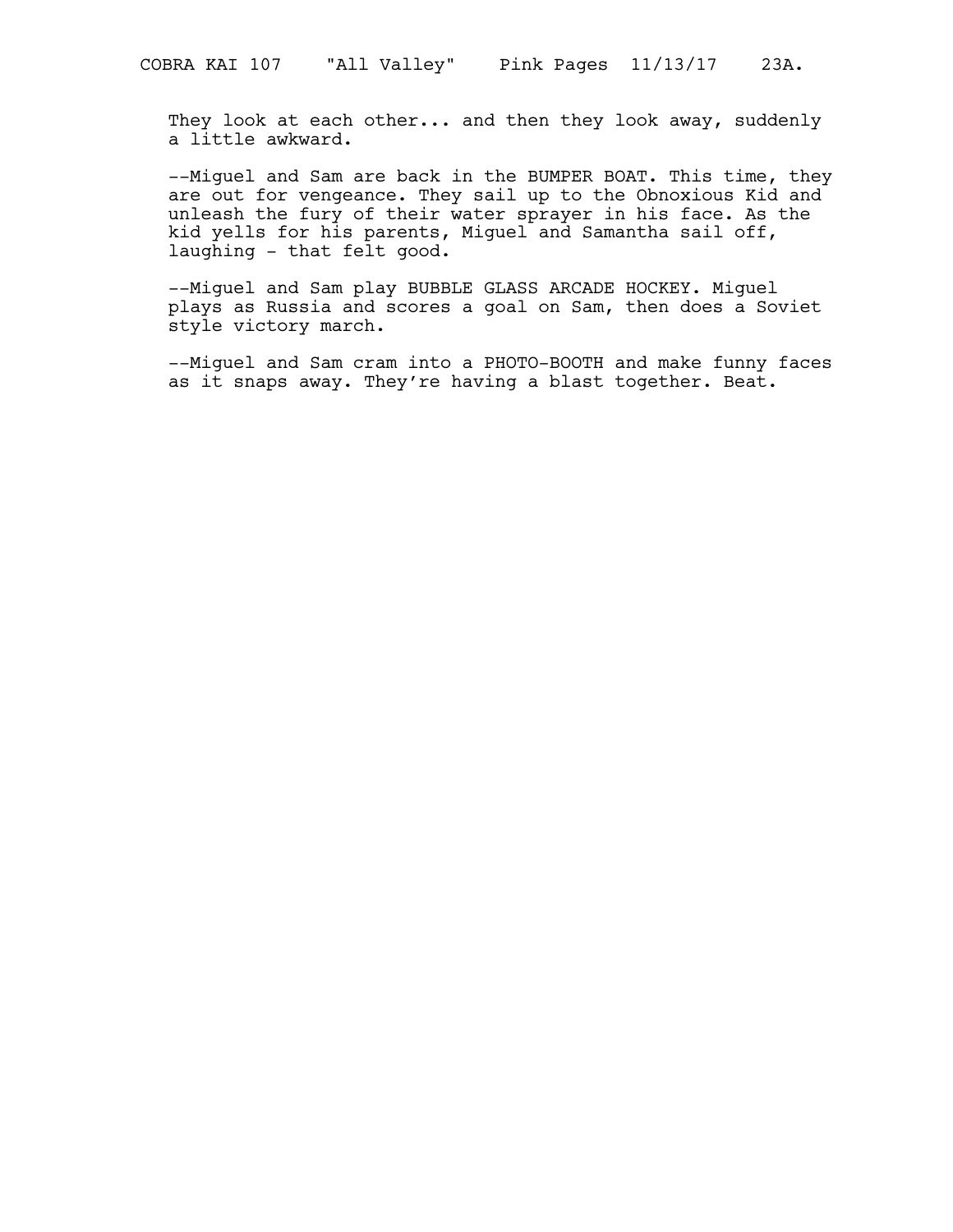Sam looks into his eyes, practically begging him to kiss her. Miguel's heart is pounding. Just as he's about to make his move, the FLASH goes off and he chickens out.

# 26 EXT. LARUSSO LUXURY MOTORS - NIGHT 26

The dealership is closed for the night. Trey and Cruz look over their shoulders, making sure the coast is clear, as they head around the side of the building.

# 27 EXT. LARUSSO LUXURY MOTORS - SERVICE AREA - NIGHT 27

Trey and Cruz wait in the darkness away from the SERVICE DOOR. Trey checks his watch.

> TREY Where the hell is he?

ROBBY (O.S.) I'm right here.

They jump back, as Robby emerges from the shadows.

CRUZ What the hell, bro?! You can't be sneaking up on us like that!

TREY S'up fam, you get the code?

ROBBY Yeah. I got it.

TREY (to Cruz) I told you our boy would come through. Well, what are we waiting for? Let's do this.

ROBBY I can't.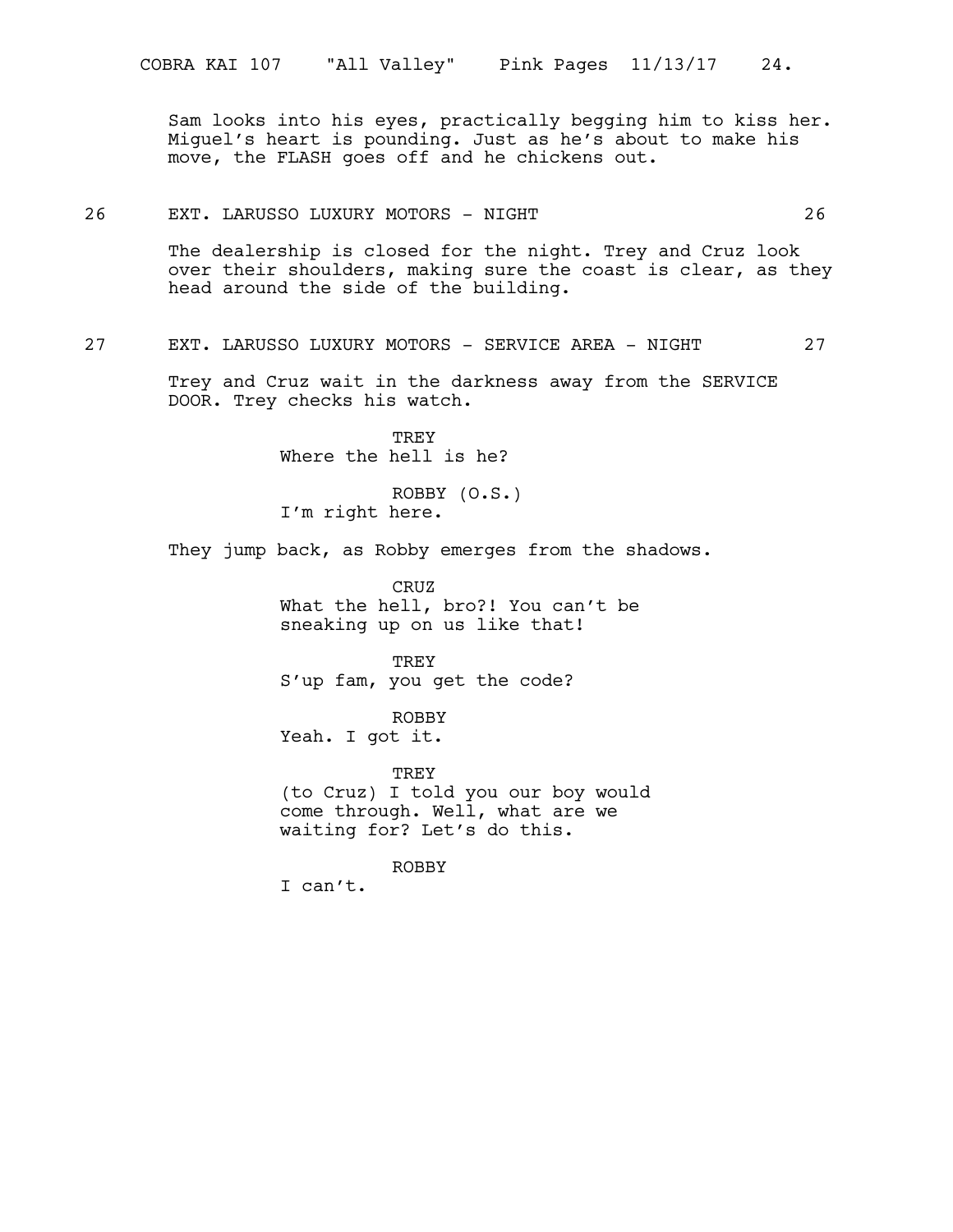CRUZ Can't what? Can't remember the code?

ROBBY Sorry, I mean *I won't.* I always get those two confused.

TREY Don't mess with us, Robby. Open the goddamn door.

ROBBY It's not gonna happen.

Trey turns away, frustrated.

TREY Aw, man. Now you're gonna go and make me do this--

He turns back and throws a punch. Instinctively Robby blocks it using the "wax on" motion he learned in the opening.

> CRUZ Oh shit, ninja guy taught you some karate!

Robby backs away, as Trey follows and throws another punch. This time it's the "raising the flag" motion that saves Robby. One more punch, one more block from the opening montage. Trey is getting frustrated - he turns to Cruz.

> TREY (to Cruz) You just gonna stand there?

From the other side, Cruz joins the fray, throwing a punch that Robby blocks. Robby keeps backing up toward the service door, as they continue to throw punches. Robby's arms move in quick, precise motions, as he deftly blocks both attackers none of their punches ever finding their mark.

As Trey's temper rises, he LUNGES at Robby. Robby swiftly sidesteps the attack, sending Trey's fist into Cruz's face.

> CRUZ Ahh! Dude! Watch it, bro!

Cruz pushes Trey away, frustrated, and advances on Robby.

Robby barely fends off Cruz's attacks, but while he's distracted, Trey blindsides him and tackles Robby to the ground.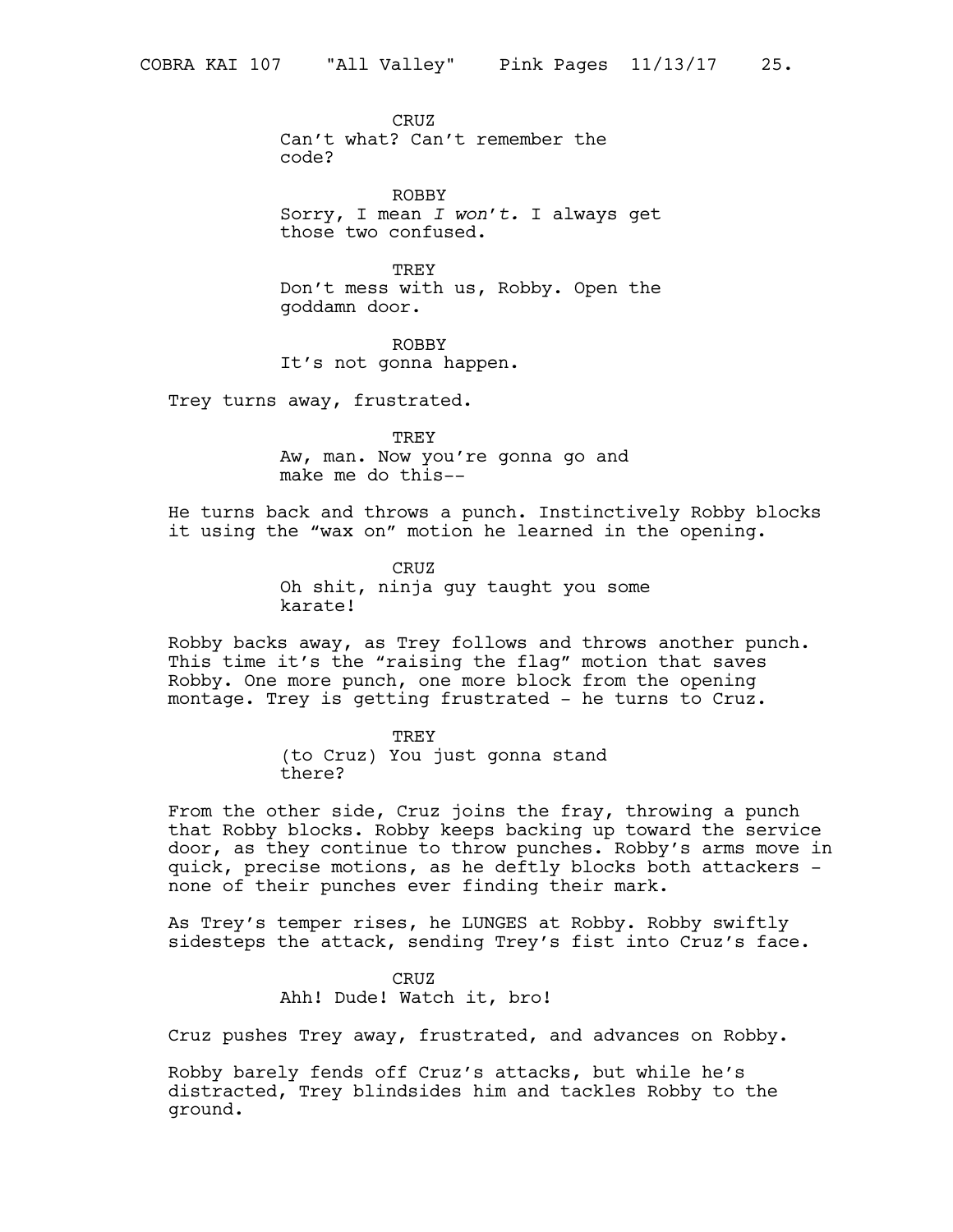Trey gets to his feet and kicks Robby in the stomach. Robby crawls up against the wall next to the service door. He's cornered - there's nowhere else to go.

As Trey and Cruz step out of the shadows, Trey gives an evil smile.

> TREY Nowhere to run.

ROBBY Nowhere to hide...

Robby points up to the SECURITY CAMERA mounted on the side of the building. It's trained directly on Trey and Cruz, who now stand directly under the light. They look at each other, concerned, and then back to Robby.

CRUZ

You better watch yourself.

Trey and Cruz run off into the night, as Robby drops his tough-guy act and breathes a sigh of relief.

28 INT. SAN FERNANDO VALLEY COMMUNITY CENTER - A LITTLE LATER 28

Johnny sits in a chair opposite the panel, as he, Daniel, and the entire committee listen intently to George (Secretary) reading through the old file on the events of 1985.

> GEORGE ...Therefore, we, the All Valley Committee of 1985, issue a lifetime ban--

George looks around at the committee, impressed by the power--

GEORGE (CONT'D) --on Cobra Kai for the unethical and unsportsmanlike conduct shown by senseis Terry Silver, John Kreese, and their student, Mike Barnes...

Johnny exhales hard as Daniel leans back in his chair on the panel, confident the ruling will stand.

> DANIEL Well, there you have it. (to Johnny) Sorry you wasted your time. (MORE)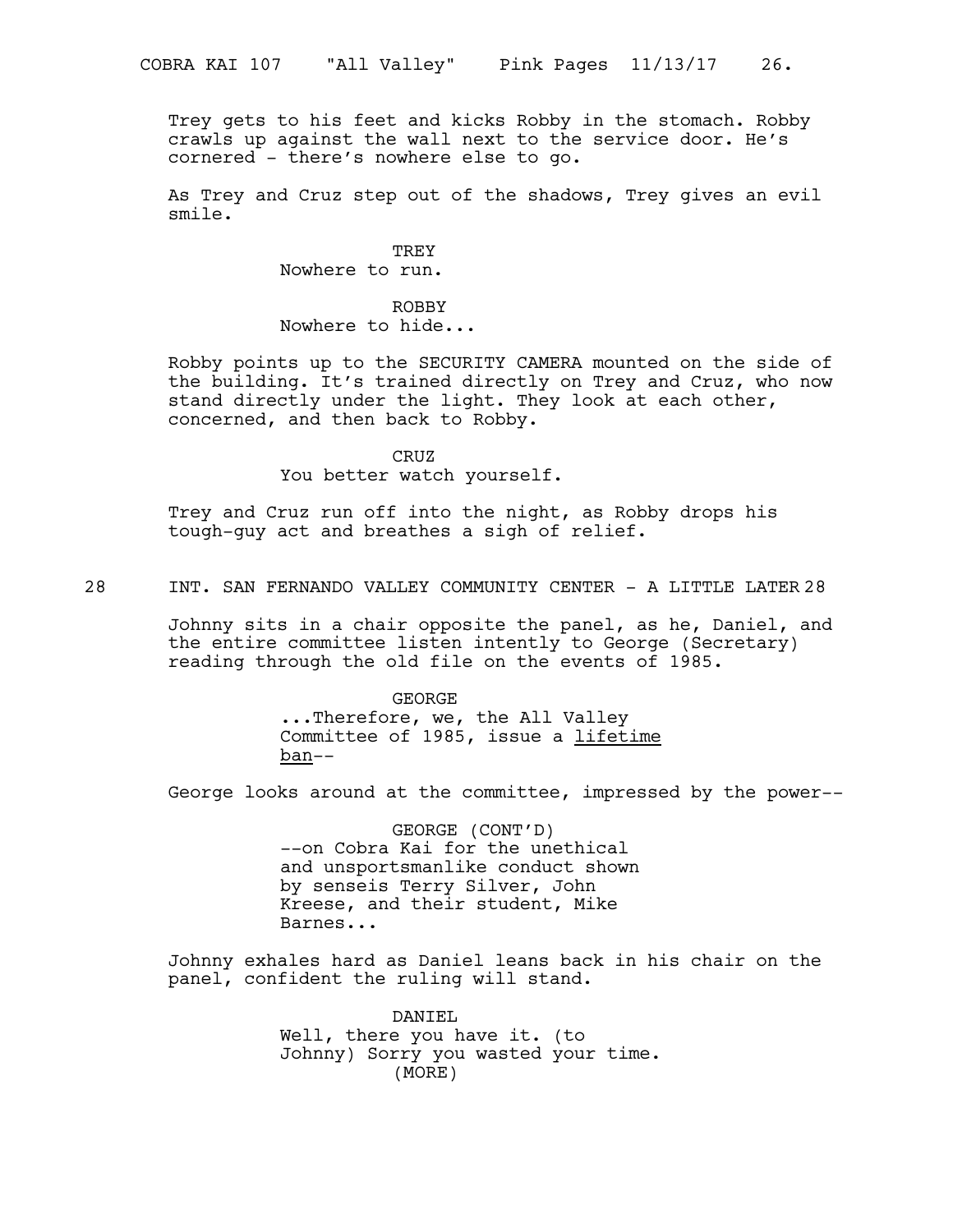But a lifetime ban is a lifetime ban. DANIEL (CONT'D)

RON Well, hold on-- let's hear what the man has to say.

SUE

Mr. Lawrence, what is your relationship to this-- (refers to her notes) Terry Silver?

JOHNNY Ma'am, I have no idea who that even is. I'm just a small business owner, trying to make a living.

DANIEL Please. Ask him about John Kreese.

Johnny bows his head.

JOHNNY John Kreese is dead.

RON (solemn) We're sorry for your loss.

DANIEL Oh give me a break.

SUE Daniel! Let's show some respect.

DANIEL Respect? Are you kidding me, Sue? You don't know the history here. John Kreese and Cobra Kai were the embodiment of everything this tournament stands against.

Johnny's anger starts to get the better of him. He glares at Daniel and clenches his jaw.

> DANIEL (CONT'D) And this guy, Johnny Lawrence, he was his star pupil. He was the worst of them all.

Johnny clenches his fist, clearly about to lose it.

DANIEL (CONT'D) We would be dishonoring the sport by reinstating Cobra Kai.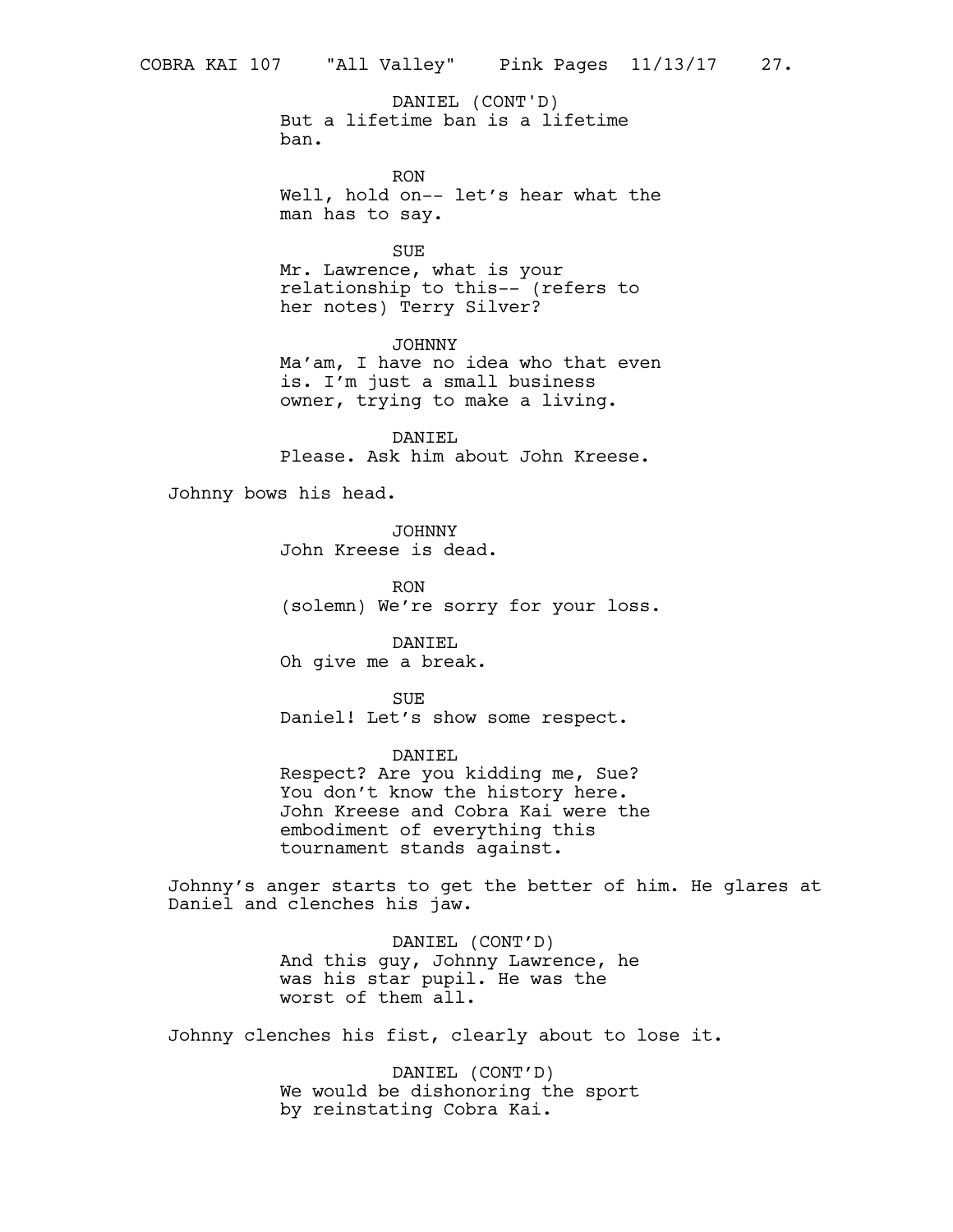It's clear that all Johnny wants to do is punch Daniel right in the face. Instead, remembering what Miguel said, Johnny closes his eyes, takes a deep breath, and when he opens them...

#### JOHNNY

(calm and sincere) Look, I admit Cobra Kai had its share of problems in the 80's. My sensei didn't always play by the rules. That's why I left. But MY Cobra Kai is different. It's  $\overline{a}$  place where kids can go and feel like they belong. Where they won't be picked on just because they're losers-- (catches himself)...because they're unique. I've watched firsthand as my students have gotten stronger. Gained confidence. Learned how to stand up for themselves. Cobra Kai is making a difference in a lot of kids' lives. (beat) And honestly, they're making a difference in mine as well.

Johnny is genuinely emotional. The committee members are moved. Daniel can't believe they're eating this up.

> RON Doesn't sound at all like the old Cobra Kai.

DARYL Badass name for a dojo by the way.

Johnny gives Daryl a nod of respect.

SUE

I think I speak for all of us when I say the community could use more men like you, Mr. Lawrence.

# DANIEL

Oh, this is horse shit! This guy was the biggest bully in my high school! And he hasn't changed at all!

# GEORGE

Sorry, Mr. Lawrence. I don't know you, but I do know Daniel LaRusso. And if he says no, I'm with him.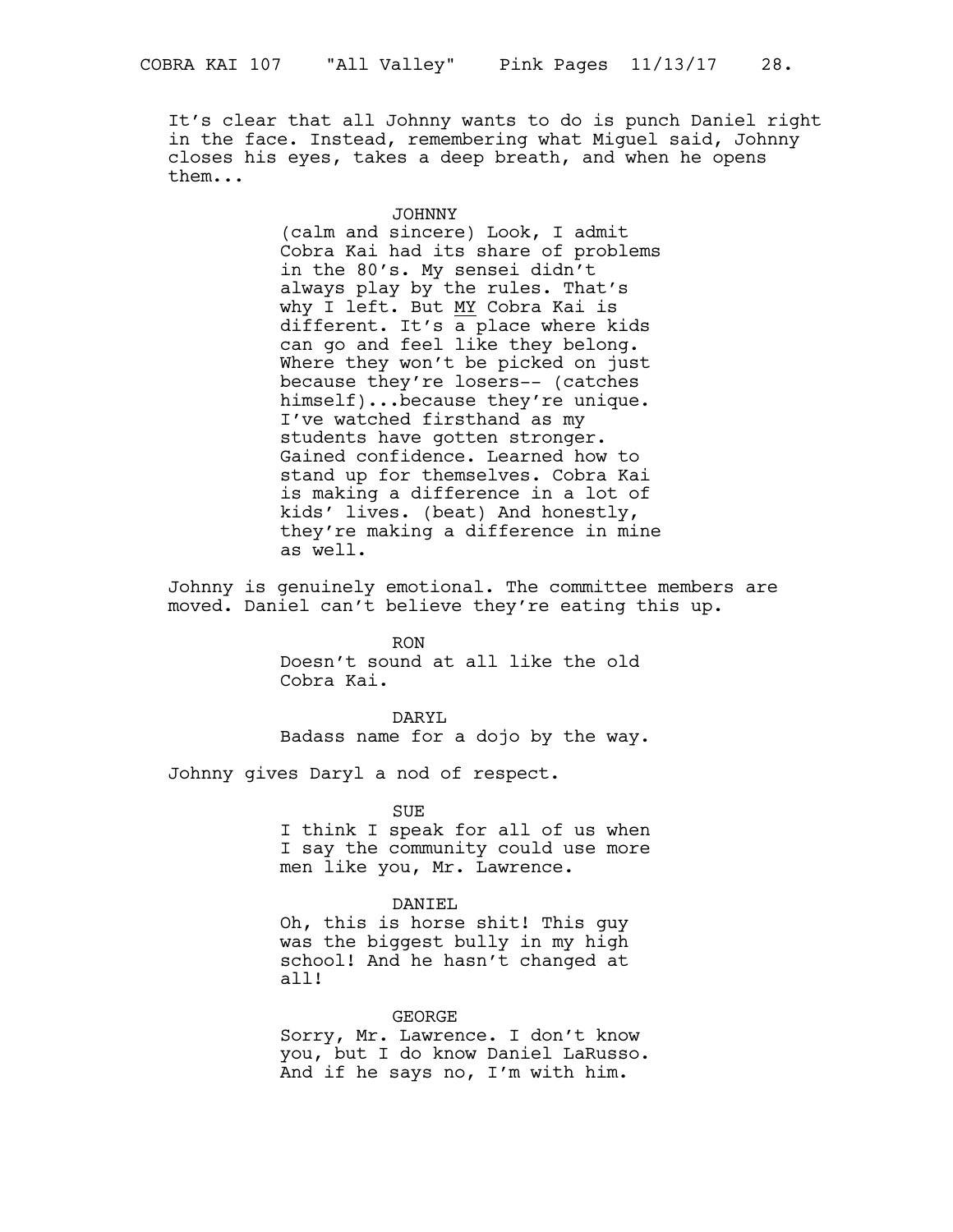# DANIEL Thank you, George!

Ron pounds his gavel on the desk, calling order.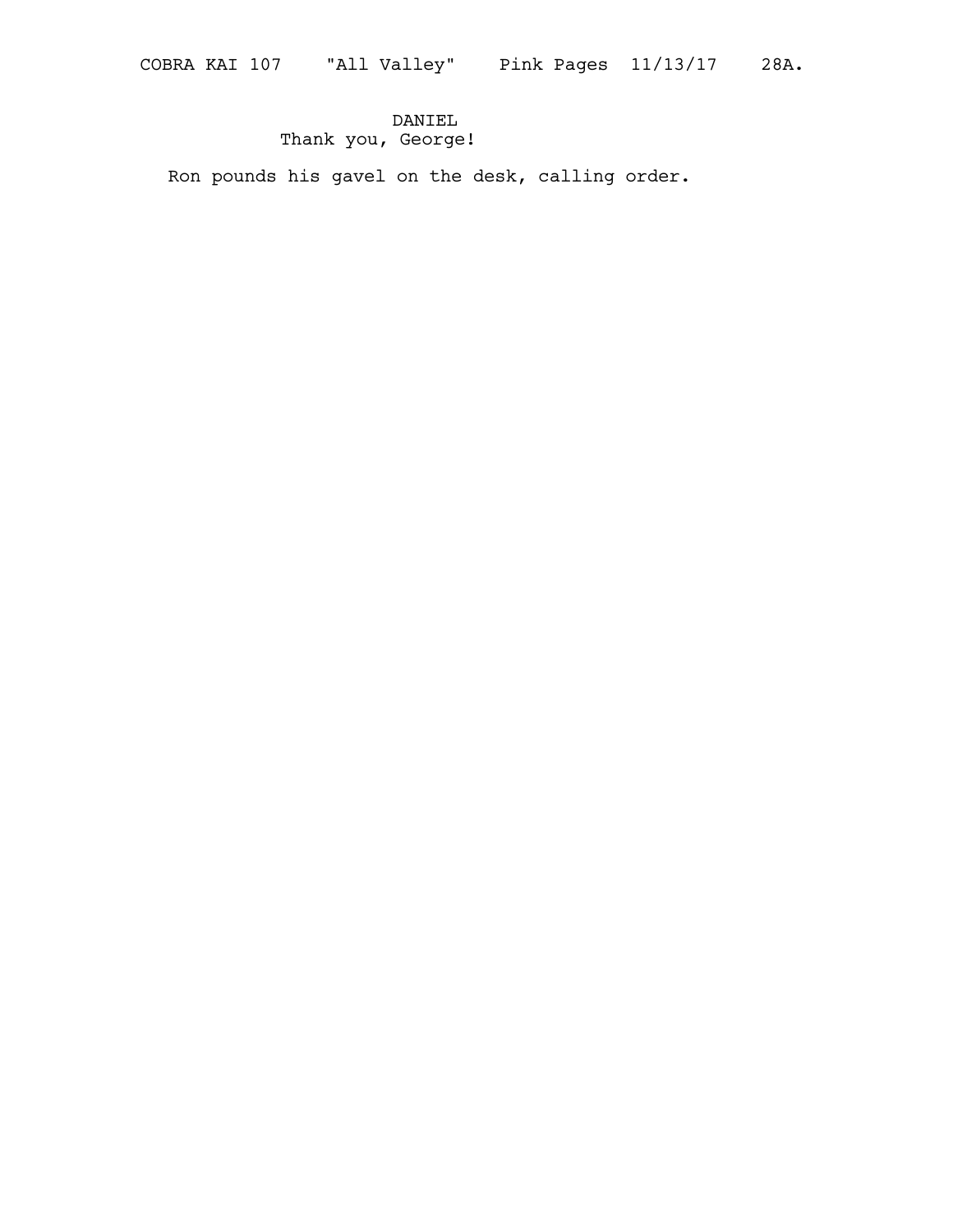RON I think the only fair solution is to put this to a vote.

Daniel and Johnny look at each other, fire in both their eyes.

> RON (CONT'D) Mr. Lawrence, would you mind waiting outside while we cast our ballots?

JOHNNY Not at all. And thank you for your careful consideration.

DANIEL Yeah, yeah, yeah. Wait outside.

Johnny walks out, knowing his future is now in the committee, and Daniel's hands.

29 EXT. GOLF N' STUFF - END OF THE NIGHT 29

Miguel and Sam sit on a bench in a grassy area, the octopus sits next to them.

SAMANTHA

Señor Octopus here wants to know if you're better at karate than you are at mini golf.

MIGUEL

(laughs) Oh the octopus is Hispanic now? Well you can tell him my sensei says I'm his best student.

SAMANTHA

Wow. His best?

Miguel sees his opportunity and seizes it. He may not know anything about dating, but he knows karate.

> MTGUEL. You don't believe me? I'll show you. Come on...

He smiles, motioning to her to stand up. She puts down the octopus and plays along as he positions her arm in a karate stance.

> MIGUEL (CONT'D) So your hands go here... and here.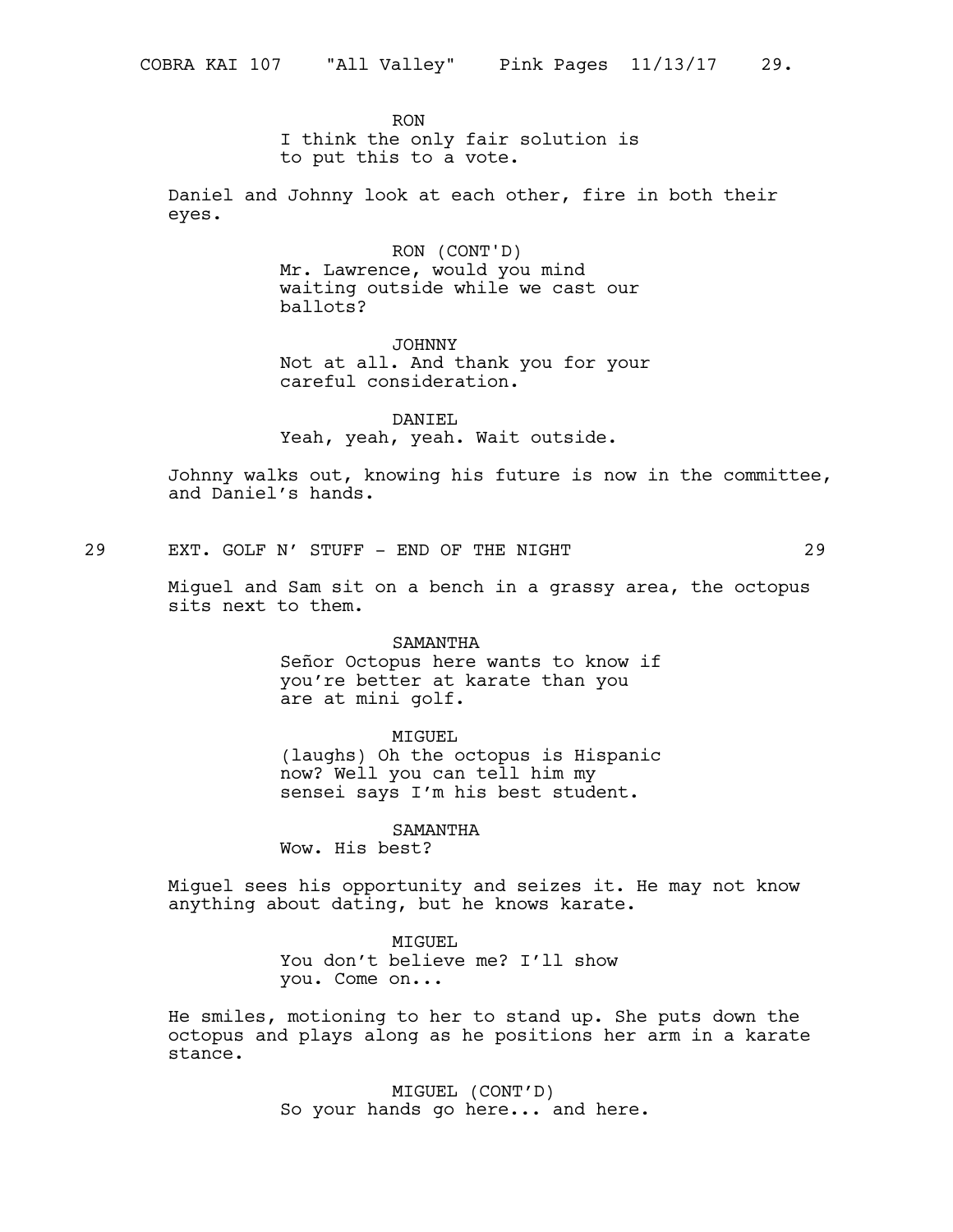He moves his hands to her waist to adjust her stance.

SAMANTHA And your hands go around my waist?

MIGUEL Just correcting your form. Totally normal. Okay, now this move is hard to pull off, but if you--

WITHOUT WARNING, Sam grabs Miguel's arm and EXPERTLY FLIPS HIM OVER HER SHOULDER. Miguel hits the grass hard. Sam then sticks a knee in his chest, pinning him down.

> MIGUEL (CONT'D) Holy shit, Sam. That was amazing.

# SAMANTHA

Sensei Sam.

He smiles and pulls her to him. They're both a bit awkward, their faces just inches apart.

> SAMANTHA (CONT'D) This has been the best date I think I've ever been on.

MIGUEL Really? That's interesting because technically, it's not a date.

# SAMANTHA

Right. Not a date.

Miguel really should make his move. This is the moment...

Instead, without warning, Sam leans in and makes the move for him, kissing him hard. When she pulls away Miguel is at a loss for words.

> SAMANTHA (CONT'D) (smiles) And that was NOT a kiss.

Miguel beams, on cloud nine.

30 INT. SAN FERNANDO VALLEY COMMUNITY CENTER - HALLWAY - NIGHT30

Johnny paces in front of a closed door. Waiting. It feels like he's been waiting for a while. He checks his watch. He sits down, across from the door and puts his head in his hands. This shouldn't be taking so long. It's a bad sign.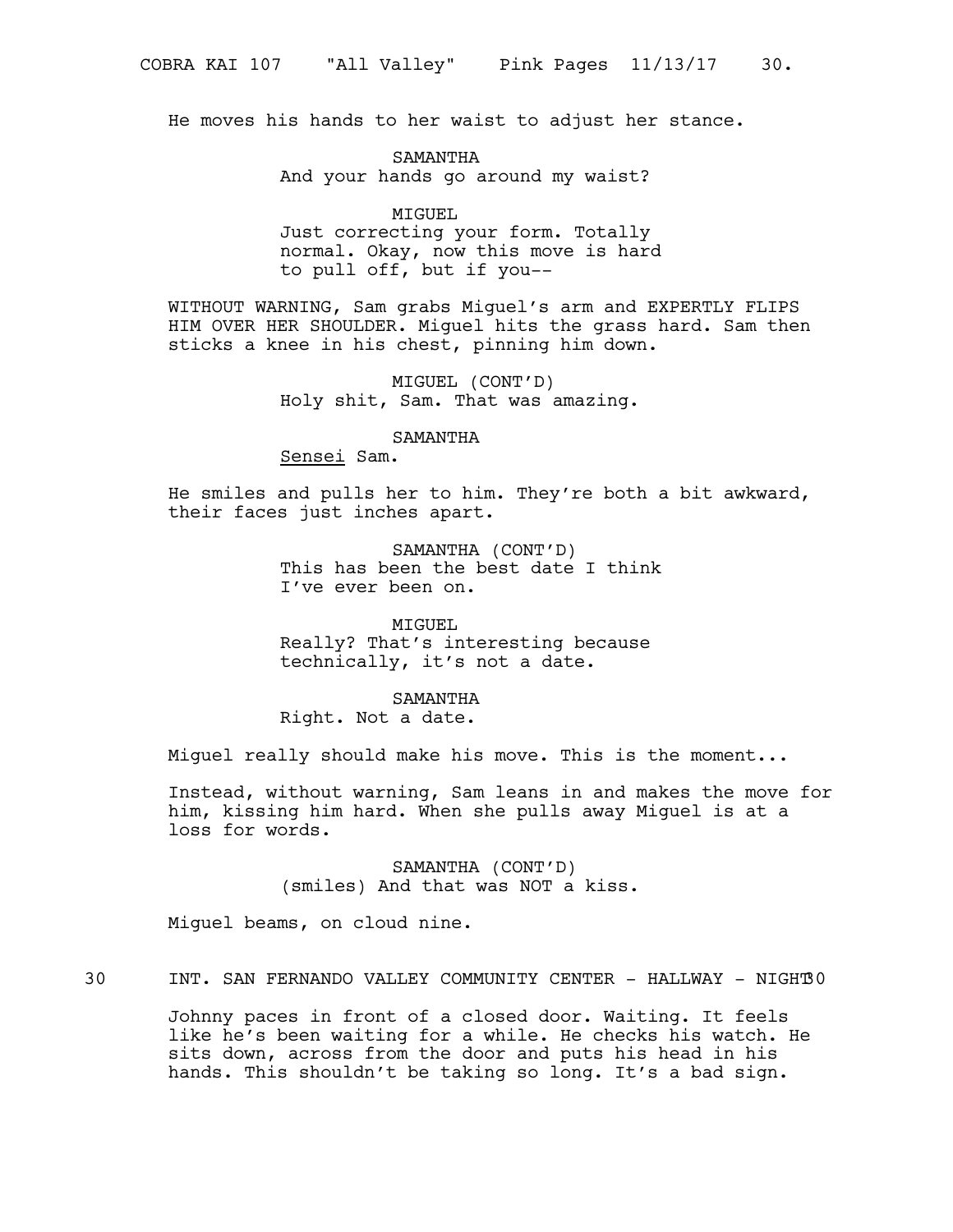Suddenly the door swings open and Daniel storms out, as pissed off as we've ever seen him. He walks straight up to Johnny, looming over him. Johnny stands up and the two of them are toe-to-toe.

#### DANIEL

#### Congratulations, Johnny.

With that, Daniel exits. Johnny watches him go then looks back at the room. Does this mean what he thinks it means?

31 EXT. COBRA KAI DOJO - LATER THAT NIGHT 31

Johnny's car is in the parking lot as Miguel rides up on his bike.

#### 32 INT. COBRA KAI DOJO - MOMENTS LATER 32

Johnny pins a 2018 All Valley Under-18 Karate Tournament POSTER to his wall. He takes a satisfied sip of a beer, admiring the poster. Then he PUNCHES THE AIR and does a SPINNING ROUNDHOUSE, riding the wave of adrenaline.

Just then, Miguel enters, also full of adrenaline.

MIGUEL Who's the man?!

# JOHNNY

I'm the man! Oh shit, are you the man too?! Tell me you're the man!

MIGUEL I'm the man! I crushed that date!

JOHNNY I crushed that committee meeting!

Johnny and Miguel bro-hug in celebration.

MTGUEL. So Cobra Kai's in?

JOHNNY Hell yeah, we're in! Cobra Kai is back, baby!

Miguel walks to the fridge.

MIGUEL I'm gonna grab a soda. You want another Banquet?